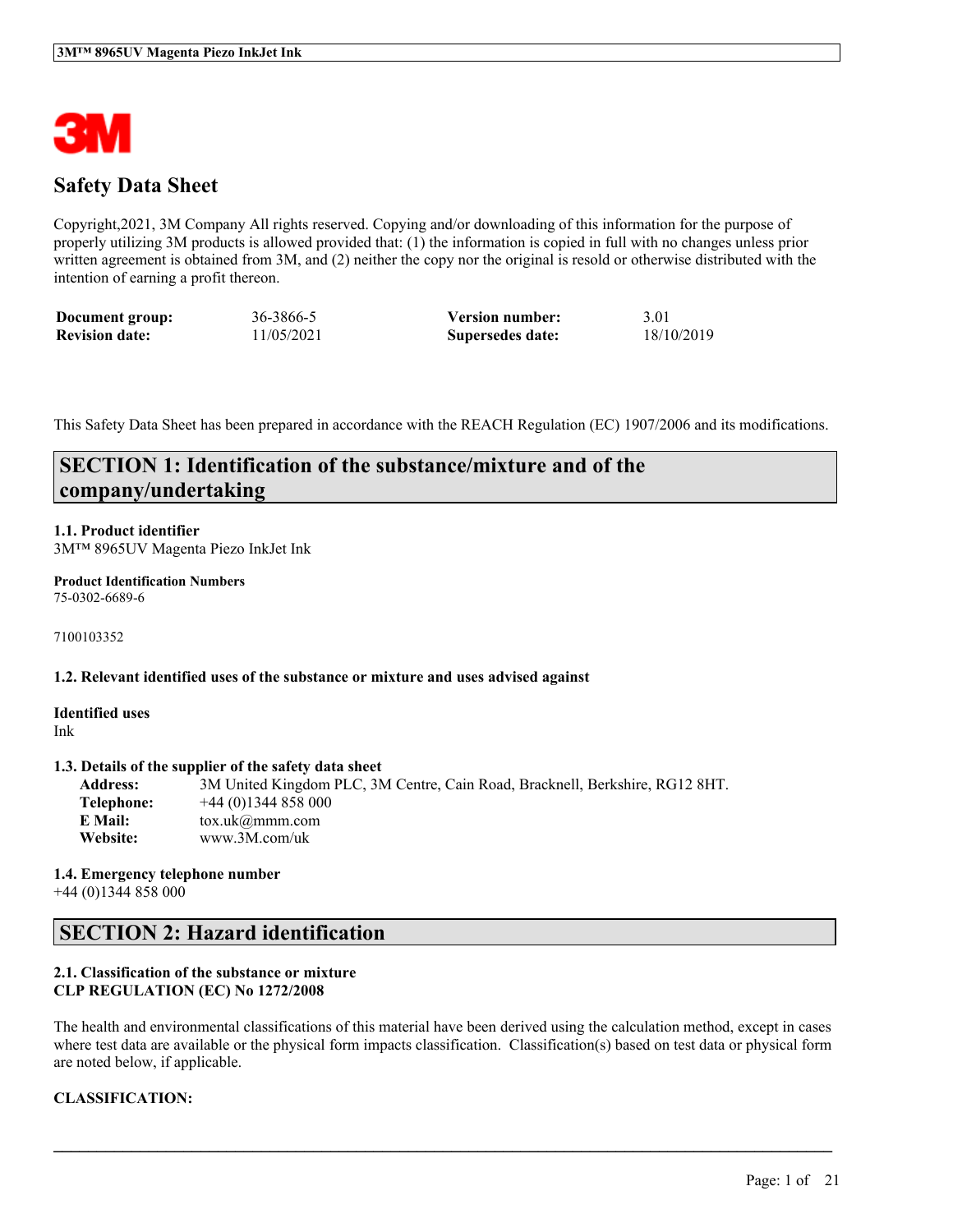Skin Corrosion/Irritation, Category 2 - Skin Irrit. 2; H315 Serious Eye Damage/Eye Irritation, Category 1 - Eye Dam. 1; H318 Skin Sensitization, Category 1 - Skin Sens. 1; H317 Reproductive Toxicity, Category 1B - Repr. 1B; H360 Specific Target Organ Toxicity-Single Exposure, Category 3 - STOT SE 3; H335 Hazardous to the Aquatic Environment (Acute), Category 1 - Aquatic Acute 1; H400 Hazardous to the Aquatic Environment (Chronic), Category 1 - Aquatic Chronic 1; H410

For full text of H phrases, see Section 16.

### **2.2. Label elements CLP REGULATION (EC) No 1272/2008**

### **SIGNAL WORD**

DANGER.

#### **Symbols**

GHS05 (Corrosion) |GHS07 (Exclamation mark) |GHS08 (Health Hazard) |GHS09 (Environment) |





### **Ingredients:**

| Ingredient                                                             | CAS Nbr    | EC No.          | $\%$ by Wt               |
|------------------------------------------------------------------------|------------|-----------------|--------------------------|
| $exo-1,7,7-$ trimethylbicyclo $[2.2.1]$ hept-2-yl acrylate             | 5888-33-5  | $227 - 561 - 6$ | -30<br>$10 -$            |
| isooctyl acrylate                                                      | 29590-42-9 | 249-707-8       | -30<br>$10 -$            |
| Tetrahydrofurfuryl acrylate                                            | 2399-48-6  | 219-268-7       | $15 - 25$                |
| hexamethylene diacrylate                                               | 13048-33-4 | 235-921-9       | $\overline{10}$<br>$1 -$ |
| 2-Propenoic acid, 1,6-hexanediyl ester, polymer with<br>2-aminoethanol | 67906-98-3 |                 | $1 - 10$                 |
| $diphenyl(2,4,6-trimethylbenzoyl)phosphine oxide$                      | 75980-60-8 | 278-355-8       | $3 -$<br>- 7             |

### **HAZARD STATEMENTS:**

| H <sub>3</sub> 15 | Causes skin irritation.                               |
|-------------------|-------------------------------------------------------|
| H318              | Causes serious eve damage.                            |
| H317              | May cause an allergic skin reaction.                  |
| H360FD            | May damage fertility. May damage the unborn child.    |
| H410              | Very toxic to aquatic life with long lasting effects. |

#### **PRECAUTIONARY STATEMENTS**

| <b>Prevention:</b>   |                                                                                                                                     |  |
|----------------------|-------------------------------------------------------------------------------------------------------------------------------------|--|
| <b>P260A</b>         | Do not breathe vapours.                                                                                                             |  |
| <b>P280B</b>         | Wear protective gloves and eye/face protection.                                                                                     |  |
| <b>Response:</b>     |                                                                                                                                     |  |
| $P305 + P351 + P338$ | IF IN EYES: Rinse cautiously with water for several minutes. Remove contact lenses, if<br>present and easy to do. Continue rinsing. |  |
| P310                 | Immediately call a POISON CENTRE or doctor/physician.                                                                               |  |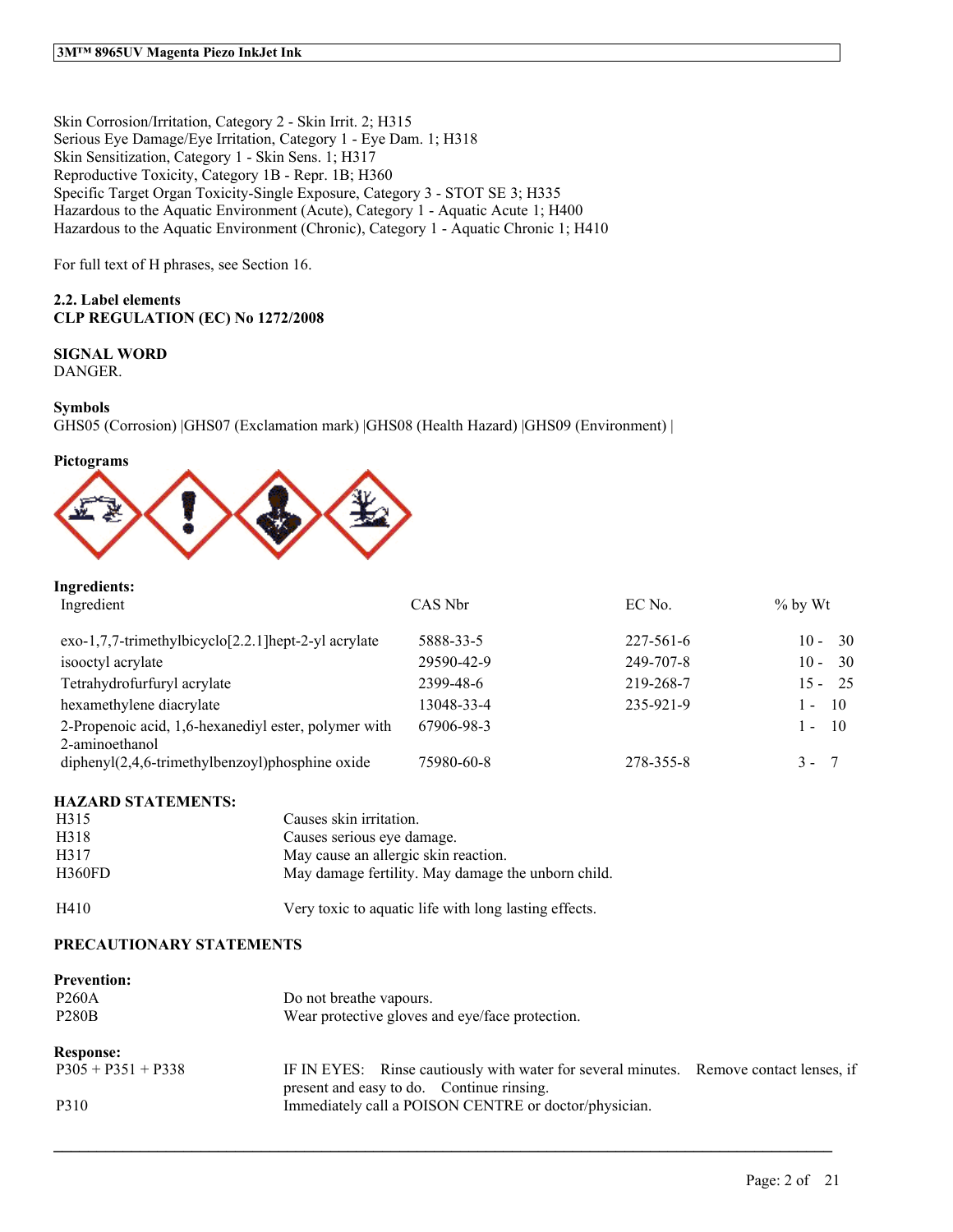| $P333 + P313$<br>If skin irritation or rash occurs: Get medical advice/attention. |
|-----------------------------------------------------------------------------------|
|-----------------------------------------------------------------------------------|

**Disposal:**

P501 Dispose of contents/container in accordance with applicable local/regional/national/international regulations.

#### **SUPPLEMENTAL INFORMATION:**

### **Supplemental Hazard Statements:** Corrosive to the respiratory tract.

#### **Supplemental Precautionary Statements:**

Restricted to professional users.

16% of the mixture consists of components of unknown acute oral toxicity.

Contains 16% of components with unknown hazards to the aquatic environment.

#### **Notes on labelling**

Skin 2 classification added due to test data

#### **2.3. Other hazards**

None known.

## **SECTION 3: Composition/information on ingredients**

### **3.1. Substances**

Not applicable

### **3.2. Mixtures**

| Ingredient                                                     | Identifier(s)                              | $\frac{0}{0}$ | <b>Classification according to Regulation</b><br>(EC) No. 1272/2008 [CLP]                                                                         |
|----------------------------------------------------------------|--------------------------------------------|---------------|---------------------------------------------------------------------------------------------------------------------------------------------------|
| isooctyl acrylate                                              | (CAS-No.) 29590-42-9<br>(EC-No.) 249-707-8 | 30<br>$10 -$  | Skin Irrit. 2, H315<br>Eye Irrit. 2, H319<br>STOT SE 3, H335<br>Aquatic Acute 1, H400, M=1<br>Aquatic Chronic 1, H410, M=1<br>Skin Sens. 1B, H317 |
| $exo-1,7,7-$ trimethylbicyclo $[2.2.1]$ hept-2-<br>yl acrylate | (CAS-No.) 5888-33-5<br>(EC-No.) 227-561-6  | $10 -$<br>30  | Skin Irrit. 2, H315<br>Eye Irrit. 2, H319<br>STOT SE 3, H335<br>Aquatic Acute 1, H400, M=1<br>Aquatic Chronic 1, H410, M=1<br>Skin Sens. 1B, H317 |
| Tetrahydrofurfuryl acrylate                                    | (CAS-No.) 2399-48-6<br>(EC-No.) 219-268-7  | $15 -$<br>25  | Aquatic Chronic 2, H411<br>EUH071<br>Acute Tox. 4, H302<br>Skin Corr. 1C, H314<br>Skin Sens. 1B, H317<br>Repr. 1B, H360Df                         |
| 2-Propenoic acid, 1,6-hexanediyl ester,                        | (CAS-No.) 67906-98-3                       | -10<br>1 -    | Skin Irrit. 2, H315                                                                                                                               |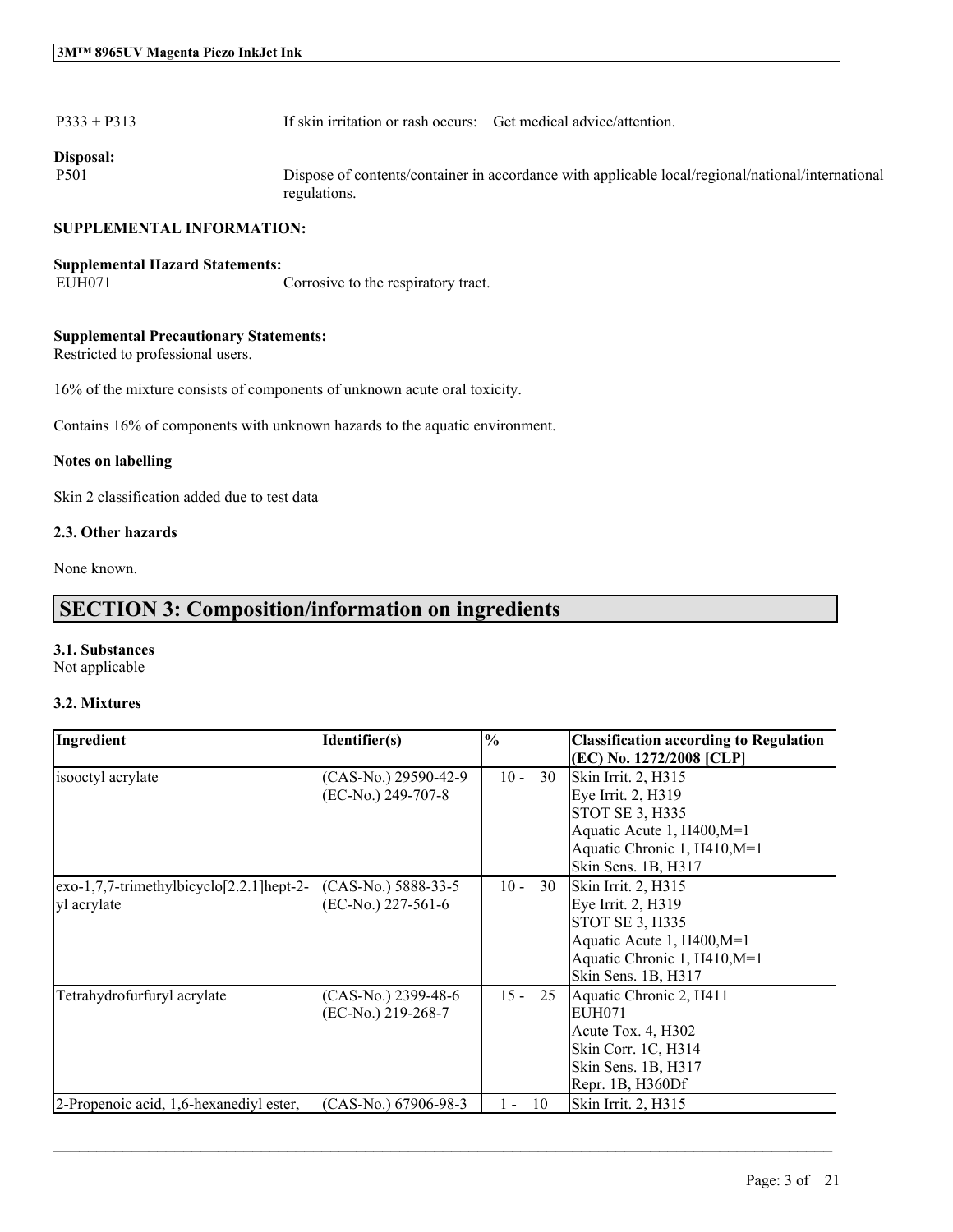| polymer with 2-aminoethanol                                                                                                                                             |                                            |                          | Eye Irrit. 2, H319<br>Skin Sens. 1, H317                                                                                           |
|-------------------------------------------------------------------------------------------------------------------------------------------------------------------------|--------------------------------------------|--------------------------|------------------------------------------------------------------------------------------------------------------------------------|
| 2-Propenoic acid, 2-hydroxyethyl ester,<br>polymer with 5-isocyanato-1-<br>$(isocyanatomethyl)-1,3,3-$<br>trimethylcyclohexane, 2-oxepanone and<br>2,2'-oxybis[ethanol] | (CAS-No.) 72162-39-1                       | 10<br>$1 -$              | Skin Irrit. 2, H315<br>Eye Irrit. 2, H319                                                                                          |
| hexamethylene diacrylate                                                                                                                                                | (CAS-No.) 13048-33-4<br>(EC-No.) 235-921-9 | $1 -$<br>10              | Skin Irrit. 2, H315<br>Eye Irrit. 2, H319<br>Skin Sens. 1, H317<br>Nota D<br>Aquatic Acute 1, H400, M=1<br>Aquatic Chronic 2, H411 |
| Organic pigment (NJ TSR # 04499600-<br>6250P)                                                                                                                           | <b>Trade Secret</b>                        | 10<br>$1 -$              | Substance not classified as hazardous                                                                                              |
| Benzophenone                                                                                                                                                            | (CAS-No.) 119-61-9<br>(EC-No.) 204-337-6   | $3 -$<br>$7\phantom{.0}$ | Aquatic Chronic 3, H412<br>Acute Tox. 4, H302<br><b>STOT RE 2, H373</b>                                                            |
| diphenyl $(2,4,6$ -<br>trimethylbenzoyl)phosphine oxide                                                                                                                 | (CAS-No.) 75980-60-8<br>(EC-No.) 278-355-8 | $3 -$<br>$\overline{7}$  | Skin Sens. 1B, H317<br>Repr. 1B, H360F<br>Aquatic Chronic 2, H411                                                                  |
| Polyalkylene imine                                                                                                                                                      | <b>Trade Secret</b>                        | $1 - 3$                  | Substance not classified as hazardous                                                                                              |
| tetrahydro-2-furyl-methanol                                                                                                                                             | (CAS-No.) 97-99-4<br>(EC-No.) 202-625-6    | ${}_{0.2}$               | Eye Irrit. 2, H319<br>Repr. 1B, H360Df                                                                                             |
| <b>CAMPHENE</b>                                                                                                                                                         | (CAS-No.) 79-92-5<br>(EC-No.) 201-234-8    | ${}_{0.2}$               | Eye Irrit. 2, H319<br>Aquatic Acute 1, H400, M=1<br>Aquatic Chronic 1, H410, M=1                                                   |

Please see section 16 for the full text of any H statements referred to in this section

### **Specific Concentration Limits**

| Ingredient                                                                                        | Identifier(s)                                    | <b>Specific Concentration Limits</b> |
|---------------------------------------------------------------------------------------------------|--------------------------------------------------|--------------------------------------|
| $\left[\frac{exo-1}{7}, \frac{7}{1}$ -trimethylbicyclo $\left[2.2.1\right]$ hept-2-yl<br>acrylate | $(CAS-No.) 5888-33-5$<br>$ (EC-N0, 227-561-6) $  | $(C \ge 10\%)$ STOT SE 3, H335       |
| isooctyl acrylate                                                                                 | $(CAS-No.) 29590-42-9$<br>$ (EC-N0.) 249-707-8 $ | $(C \ge 10\%)$ STOT SE 3, H335       |

For information on ingredient occupational exposure limits or PBT or vPvB status, see sections 8 and 12 of this SDS

## **SECTION 4: First aid measures**

### **4.1. Description of first aid measures**

### **Inhalation**

Remove person to fresh air. If you feel unwell, get medical attention.

### **Skin contact**

Immediately wash with soap and water. Remove contaminated clothing and wash before reuse. If signs/symptoms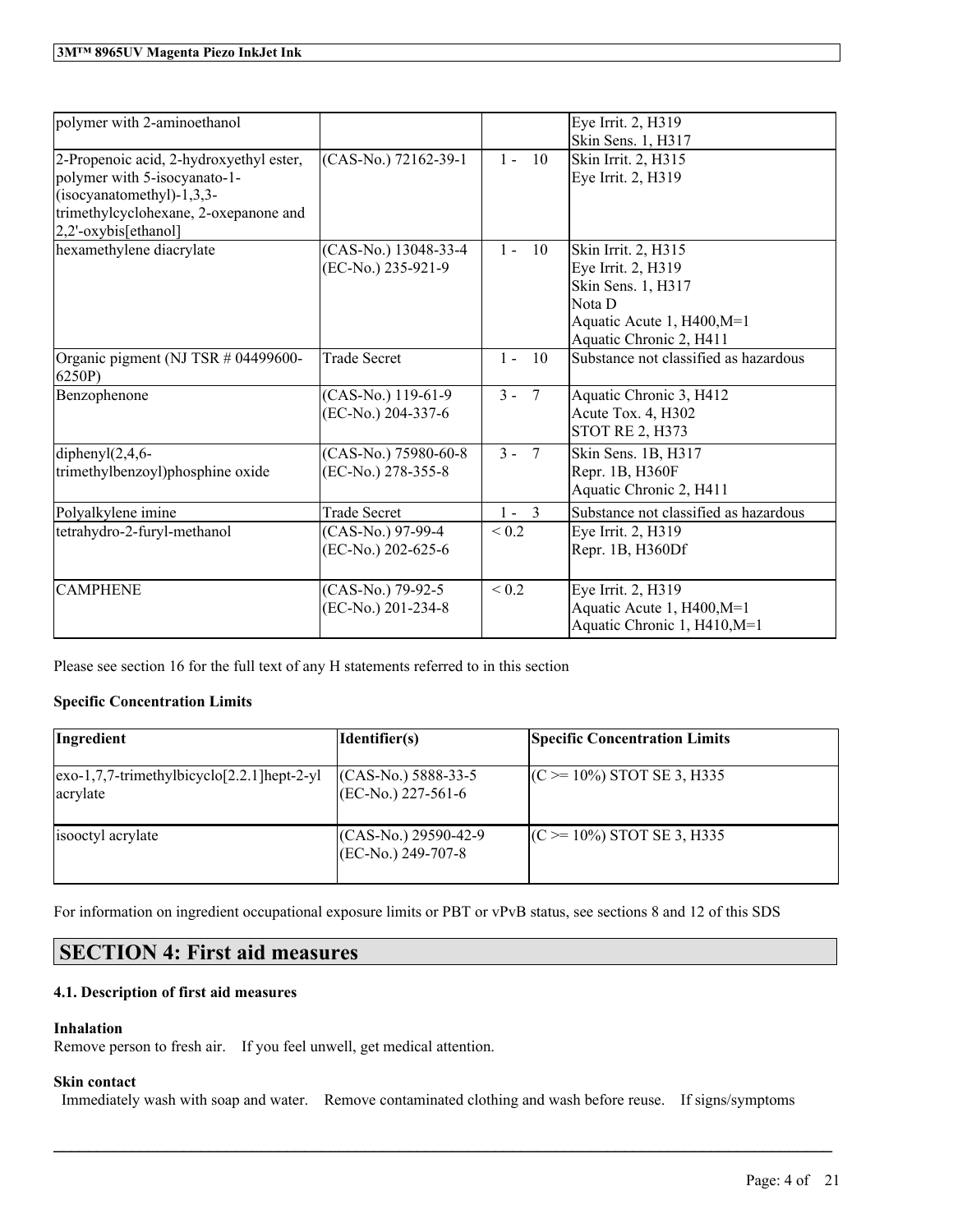develop, get medical attention.

#### **Eye contact**

Immediately flush with large amounts of water for at least 15 minutes. Remove contact lenses if easy to do. Continue rinsing. Immediately get medical attention.

### **If swallowed**

Rinse mouth. Do not induce vomiting. Get immediate medical attention.

#### **4.2. Most important symptoms and effects, both acute and delayed**

No critical symptoms or effects. See Section 11.1, information on toxicological effects.

### **4.3. Indication of any immediate medical attention and special treatment required**

Not applicable.

## **SECTION 5: Fire-fighting measures**

#### **5.1. Extinguishing media**

In case of fire: Use a fire fighting agent suitable for ordinary combustible material such as water or foam to extinguish.

#### **5.2. Special hazards arising from the substance or mixture**

Closed containers exposed to heat from fire may build pressure and explode.

#### **Hazardous Decomposition or By-Products**

| <b>Substance</b> | Condition          |
|------------------|--------------------|
| Carbon monoxide  | During combustion. |
| Carbon dioxide.  | During combustion. |

#### **5.3. Advice for fire-fighters**

Water may not effectively extinguish fire; however, it should be used to keep fire-exposed containers and surfaces cool and prevent explosive rupture. Wear full protective clothing, including helmet, self-contained, positive pressure or pressure demand breathing apparatus, bunker coat and pants, bands around arms, waist and legs, face mask, and protective covering for exposed areas of the head.

### **SECTION 6: Accidental release measures**

### **6.1. Personal precautions, protective equipment and emergency procedures**

Evacuate area. Ventilate the area with fresh air. For large spill, or spills in confined spaces, provide mechanical ventilation to disperse or exhaust vapours, in accordance with good industrial hygiene practice. Refer to other sections of this SDS for information regarding physical and health hazards, respiratory protection, ventilation, and personal protective equipment.

#### **6.2. Environmental precautions**

Avoid release to the environment. For larger spills, cover drains and build dykes to prevent entry into sewer systems or bodies of water.

### **6.3. Methods and material for containment and cleaning up**

Contain spill. Working from around the edges of the spill inward, cover with bentonite, vermiculite, or commercially available inorganic absorbent material. Mix in sufficient absorbent until it appears dry. Remember, adding an absorbent material does not remove a physical, health, or environmental hazard. Collect as much of the spilled material as possible. Place in a closed container approved for transportation by appropriate authorities. Clean up residue with an appropriate solvent selected by a qualified and authorised person. Ventilate the area with fresh air. Read and follow safety precautions on the solvent label and Safety Data Sheet. Seal the container. Dispose of collected material as soon as possible.

 $\mathcal{L}_\mathcal{L} = \mathcal{L}_\mathcal{L} = \mathcal{L}_\mathcal{L} = \mathcal{L}_\mathcal{L} = \mathcal{L}_\mathcal{L} = \mathcal{L}_\mathcal{L} = \mathcal{L}_\mathcal{L} = \mathcal{L}_\mathcal{L} = \mathcal{L}_\mathcal{L} = \mathcal{L}_\mathcal{L} = \mathcal{L}_\mathcal{L} = \mathcal{L}_\mathcal{L} = \mathcal{L}_\mathcal{L} = \mathcal{L}_\mathcal{L} = \mathcal{L}_\mathcal{L} = \mathcal{L}_\mathcal{L} = \mathcal{L}_\mathcal{L}$ 

#### **6.4. Reference to other sections**

Refer to Section 8 and Section 13 for more information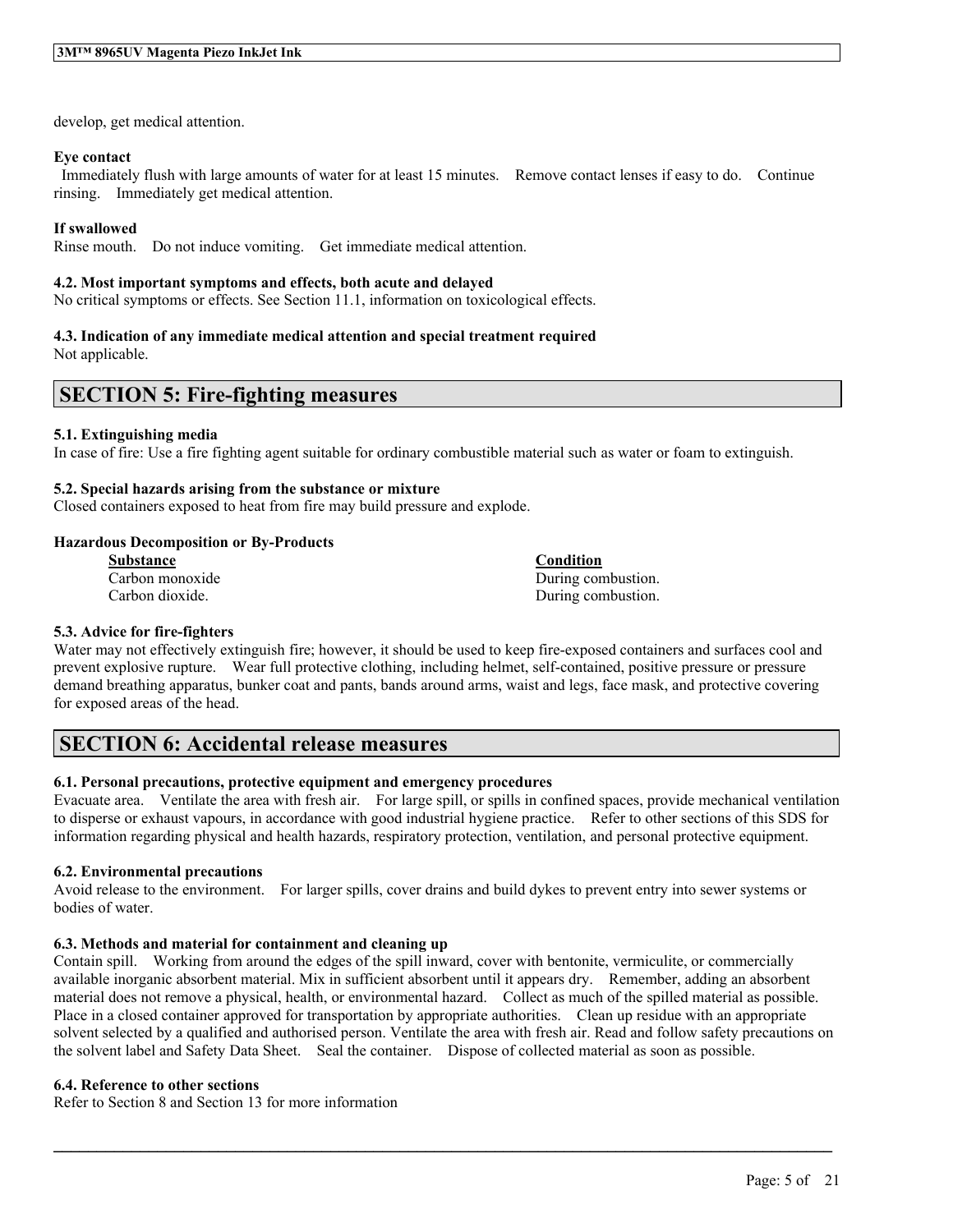## **SECTION 7: Handling and storage**

### **7.1. Precautions for safe handling**

For industrial/occupational use only. Not for consumer sale or use. Do not handle until all safety precautions have been read and understood. Do not breathe dust/fume/gas/mist/vapours/spray. Do not get in eyes, on skin, or on clothing. Do not eat, drink or smoke when using this product. Wash thoroughly after handling. Contaminated work clothing should not be allowed out of the workplace. Avoid release to the environment. Wash contaminated clothing before reuse. Avoid contact with oxidising agents (eg. chlorine, chromic acid etc.) Use personal protective equipment (eg. gloves, respirators…) as required.

### **7.2. Conditions for safe storage including any incompatibilities**

Store in a well-ventilated place. Keep container tightly closed. Store away from oxidising agents.

### **7.3. Specific end use(s)**

See information in Section 7.1 and 7.2 for handling and storage recommendations. See Section 8 for exposure controls and personal protection recommendations.

## **SECTION 8: Exposure controls/personal protection**

### **8.1 Control parameters**

#### **Occupational exposure limits**

If a component is disclosed in section 3 but does not appear in the table below, an occupational exposure limit is not available for the component.

| Ingredient                  | <b>CAS Nbr</b> | Agency       | Limit type                       | <b>Additional comments</b> |
|-----------------------------|----------------|--------------|----------------------------------|----------------------------|
| Tetrahydrofurfuryl acrylate | 2399-48-6      | Manufacturer | $TWA:0.1$ ppm $(0.64)$           | Dermal Sensitizer          |
|                             |                | determined   | $mg/m3$ : STEL: 0.3 ppm $(1.91)$ |                            |
|                             |                |              | mg/m3)                           |                            |

UK HSC : UK Health and Safety Commission TWA: Time-Weighted-Average STEL: Short Term Exposure Limit CEIL: Ceiling

#### **Biological limit values**

No biological limit values exist for any of the components listed in Section 3 of this safety data sheet.

**Recommended monitoring procedures:**Information on recommended monitoring procedures can be obtained from UK HSC

### **8.2. Exposure controls**

#### **8.2.1. Engineering controls**

Use general dilution ventilation and/or local exhaust ventilation to control airborne exposures to below relevant Exposure Limits and/or control dust/fume/gas/mist/vapours/spray. If ventilation is not adequate, use respiratory protection equipment.

### **8.2.2. Personal protective equipment (PPE)**

### **Eye/face protection**

Select and use eye/face protection to prevent contact based on the results of an exposure assessment. The following eye/face protection(s) are recommended: Full face shield.

 $\mathcal{L}_\mathcal{L} = \mathcal{L}_\mathcal{L} = \mathcal{L}_\mathcal{L} = \mathcal{L}_\mathcal{L} = \mathcal{L}_\mathcal{L} = \mathcal{L}_\mathcal{L} = \mathcal{L}_\mathcal{L} = \mathcal{L}_\mathcal{L} = \mathcal{L}_\mathcal{L} = \mathcal{L}_\mathcal{L} = \mathcal{L}_\mathcal{L} = \mathcal{L}_\mathcal{L} = \mathcal{L}_\mathcal{L} = \mathcal{L}_\mathcal{L} = \mathcal{L}_\mathcal{L} = \mathcal{L}_\mathcal{L} = \mathcal{L}_\mathcal{L}$ 

Indirect vented goggles.

*Applicable Norms/Standards*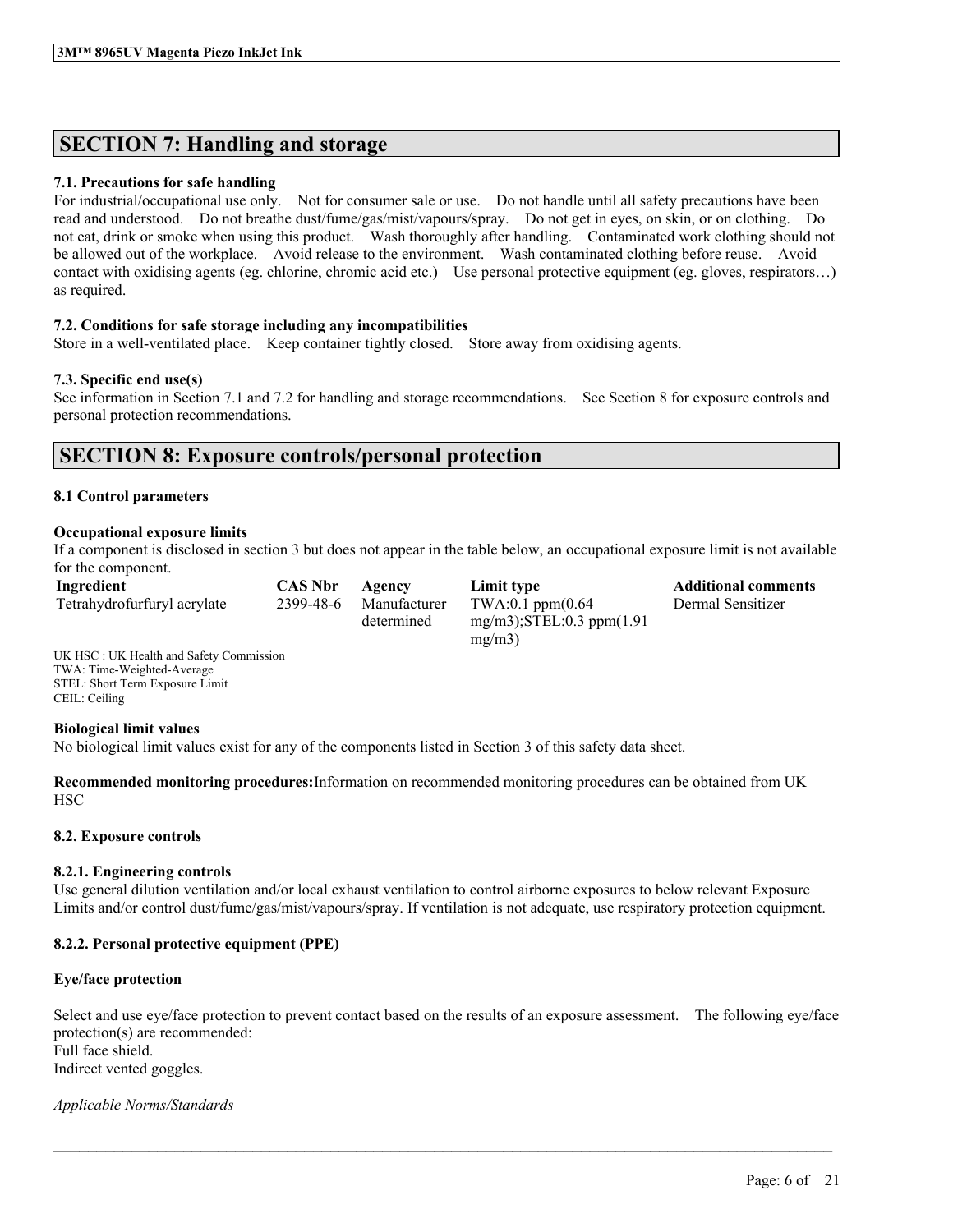Use eye/face protection conforming to EN 166

#### **Skin/hand protection**

Select and use gloves and/or protective clothing approved to relevant local standards to prevent skin contact based on the results of an exposure assessment. Selection should be based on use factors such as exposure levels, concentration of the substance or mixture, frequency and duration, physical challenges such as temperature extremes, and other use conditions. Consult with your glove and/or protective clothing manufacturer for selection of appropriate compatible gloves/protective clothing. Note: Nitrile gloves may be worn over polymer laminate gloves to improve dexterity. Gloves made from the following material(s) are recommended:

**Material Thickness (mm) Breakthrough Time**

Polymer laminate No data available No data available

*Applicable Norms/Standards* Use gloves tested to EN 374

If this product is used in a manner that presents a higher potential for exposure (eg. spraying, high splash potential etc.), then use of protective coveralls may be necessary. Select and use body protection to prevent contact based on the results of an exposure assessment. The following protective clothing material(s) are recommended: Apron - polymer laminate

### **Respiratory protection**

An exposure assessment may be needed to decide if a respirator is required. If a respirator is needed, use respirators as part of a full respiratory protection program. Based on the results of the exposure assessment, select from the following respirator type(s) to reduce inhalation exposure:

Half facepiece or full facepiece air-purifying respirator suitable for organic vapors and particulates, including oily mists

For questions about suitability for a specific application, consult with your respirator manufacturer.

#### *Applicable Norms/Standards*

Use a respirator conforming to EN 140: filter types  $A \& P$ 

## **SECTION 9: Physical and chemical properties**

#### **9.1. Information on basic physical and chemical properties**

| <b>Physical state</b>                         | Liquid.                                     |
|-----------------------------------------------|---------------------------------------------|
| <b>Specific Physical Form:</b>                | Liquid.                                     |
| Colour                                        | Magenta                                     |
| Odor                                          | Acrylate                                    |
| <b>Odour threshold</b>                        | No data available.                          |
| Melting point/freezing point                  | Not applicable.                             |
| <b>Boiling point/boiling range</b>            | $>93.3$ °C                                  |
| Flammability (solid, gas)                     | Not applicable.                             |
| <b>Flammable Limits(LEL)</b>                  | No data available.                          |
| <b>Flammable Limits(UEL)</b>                  | No data available.                          |
| <b>Flash point</b>                            | $>$ 93.3 °C [Test Method: Closed Cup]       |
| <b>Autoignition temperature</b>               | No data available.                          |
| <b>Decomposition temperature</b>              | No data available.                          |
| pН                                            | substance/mixture is non-soluble (in water) |
| <b>Kinematic Viscosity</b>                    | No data available.                          |
| Water solubility                              | Negligible                                  |
| Solubility-non-water                          | No data available.                          |
| <b>Partition coefficient: n-octanol/water</b> | No data available.                          |
| Vapour pressure                               | <1,333.2 Pa $[@ 20 °C]$                     |
| <b>Density</b>                                | $1.04$ g/ml                                 |
|                                               |                                             |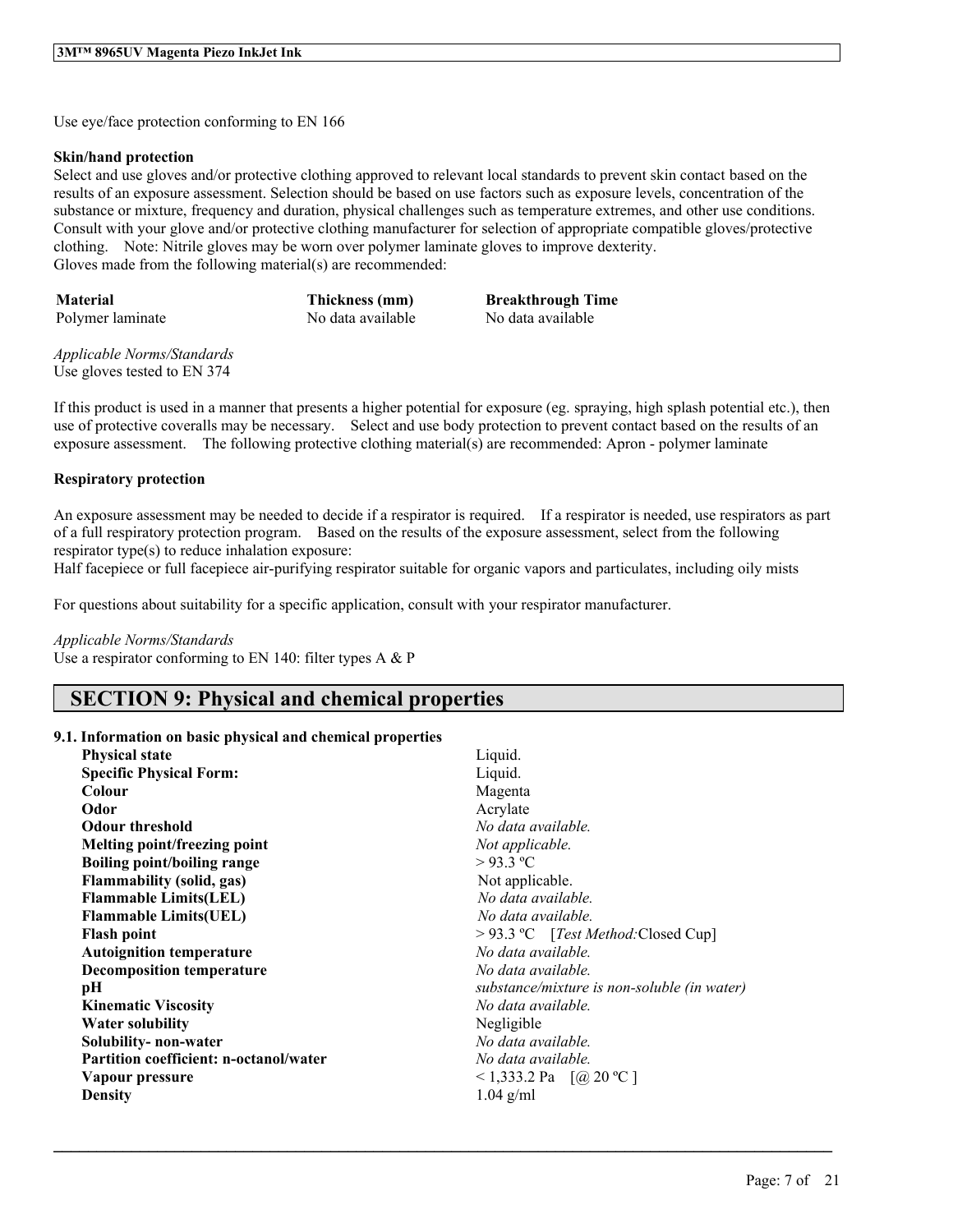# **Relative Vapor Density** > 1 [*Ref Std:*AIR=1]

#### **9.2. Other information**

**9.2.2 Other safety characteristics EU Volatile Organic Compounds** *No data available.* **Evaporation rate** *No data available.*

**Relative density** 1.04 [*Ref Std:*WATER=1]

**Percent volatile** *No data available.*

## **SECTION 10: Stability and reactivity**

#### **10.1 Reactivity**

This material may be reactive with certain agents under certain conditions - see the remaining headings in this section

#### **10.2 Chemical stability**

Stable.

**10.3 Possibility of hazardous reactions** Hazardous polymerisation may occur. (Upon depletion of inhibitor or exposure to heat)

#### **10.4 Conditions to avoid** Light.

**10.5 Incompatible materials**

Strong oxidising agents.

### **10.6 Hazardous decomposition products Substance Condition**

None known.

Refer to section 5.2 for hazardous decomposition products during combustion.

## **SECTION 11: Toxicological information**

The information below may not agree with the EU material classification in Section 2 and/or the ingredient classifications in Section 3 if specific ingredient classifications are mandated by a competent authority. In addition, statements and data presented in Section 11 are based on UN GHS calculation rules and classifications derived from **internal hazard assessments.**

**11.1. Information on hazard classes as defined in Regulation (EC) No 1272/2008**

**Signs and Symptoms of Exposure**

Based on test data and/or information on the components, this material may produce the following health effects:

#### **Inhalation**

Respiratory tract irritation: Signs/symptoms may include cough, sneezing, nasal discharge, headache, hoarseness, and nose and throat pain. May cause additional health effects (see below).

### **Skin contact**

Skin Irritation: Signs/symptoms may include localised redness, swelling, itching, dryness, cracking, blistering, and pain. Allergic skin reaction (non-photo induced): Signs/symptoms may include redness, swelling, blistering, and itching. May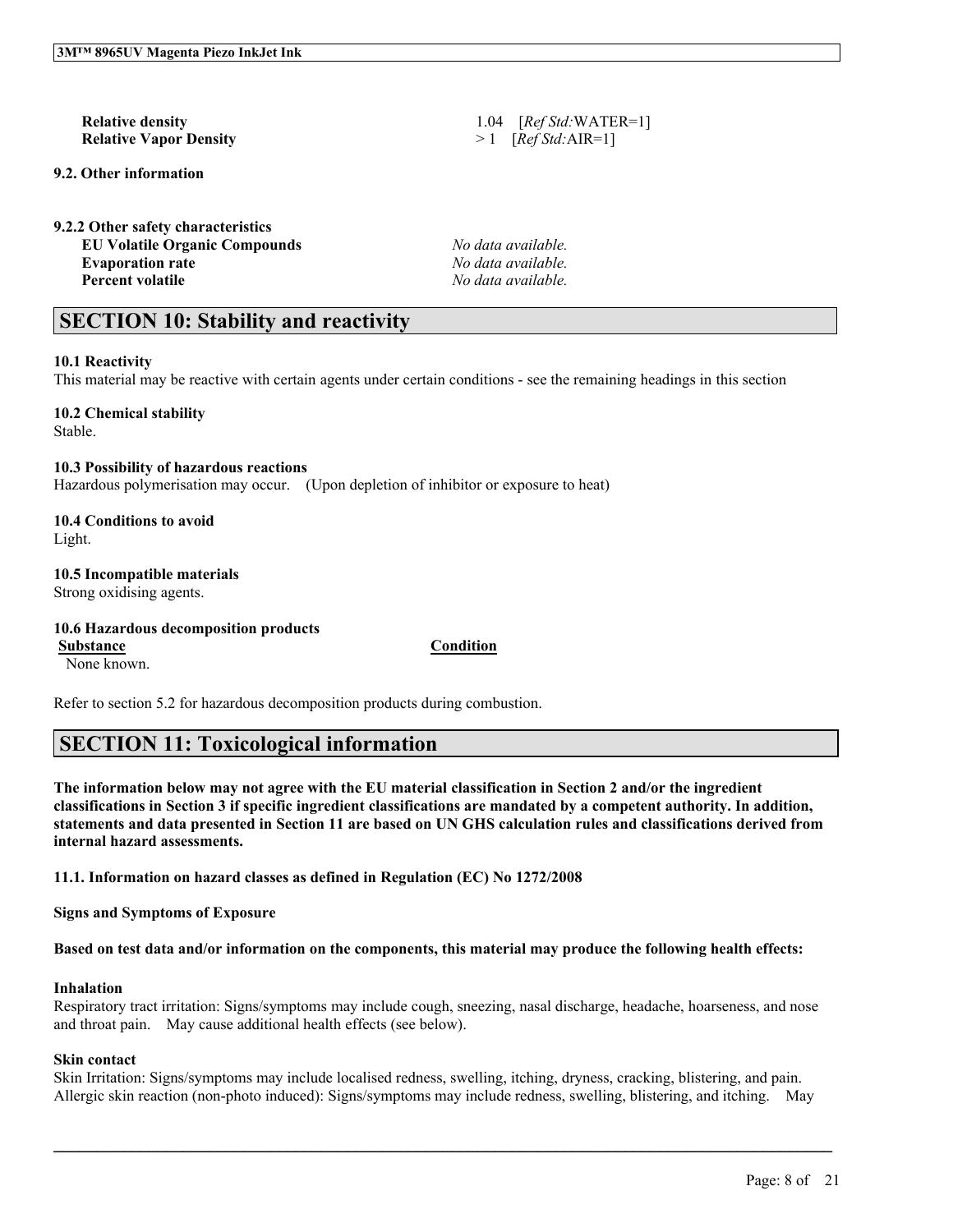cause additional health effects (see below).

#### **Eye contact**

Corrosive (eye burns): Signs/symptoms may include cloudy appearance of the cornea, chemical burns, severe pain, tearing, ulcerations, significantly impaired vision or complete loss of vision.

### **Ingestion**

May be harmful if swallowed.

Gastrointestinal corrosion: Signs/symptoms may include severe mouth, throat and abdominal pain, nausea, vomiting, and diarrhea; blood in the faeces and/or vomitus may also be seen. May cause additional health effects (see below).

### **Additional Health Effects:**

### **Prolonged or repeated exposure may cause target organ effects:**

Kidney/Bladder effects: Signs/symptoms may include changes in urine production, abdominal or lower back pain, increased protein in urine, increased blood urea nitrogen (BUN), blood in urine, and painful urination. Dermal effects: Signs/symptoms may include redness, itching, acne, or bumps on the skin.

#### **Reproductive/Developmental Toxicity:**

Contains a chemical or chemicals which can cause birth defects or other reproductive harm.

#### **Carcinogenicity:**

Contains a chemical or chemicals which can cause cancer.

#### **Toxicological Data**

If a component is disclosed in section 3 but does not appear in a table below, either no data are available for that endpoint or the data are not sufficient for classification.

#### **Acute Toxicity**

| <b>Name</b>                                          | Route                  | <b>Species</b> | Value                                                |
|------------------------------------------------------|------------------------|----------------|------------------------------------------------------|
| Overall product                                      | Dermal                 |                | No data available; calculated ATE >5,000 mg/kg       |
| Overall product                                      | Ingestion              |                | No data available; calculated ATE2,000 - 5,000 mg/kg |
| Tetrahydrofurfuryl acrylate                          | Ingestion              | Rat            | LD50<br>$882 \text{ mg/kg}$                          |
| isooctyl acrylate                                    | Dermal                 | Rabbit         | $LD50 > 2,000$ mg/kg                                 |
| isooctyl acrylate                                    | Ingestion              | Rat            | $LD50 > 5,000$ mg/kg                                 |
| exo-1,7,7-trimethylbicyclo[2.2.1] hept-2-yl acrylate | Dermal                 | Rabbit         | $LD50 > 5,000$ mg/kg                                 |
| exo-1,7,7-trimethylbicyclo[2.2.1]hept-2-yl acrylate  | Ingestion              | Rat            | LD50<br>$4,350$ mg/kg                                |
| hexamethylene diacrylate                             | Dermal                 | Rabbit         | $LD50$ 3.636 mg/kg                                   |
| hexamethylene diacrylate                             | Ingestion              | Rat            | $\overline{\text{LD50}} > 5,000 \text{ mg/kg}$       |
| Organic pigment (NJ TSR $\#$ 04499600-6250P)         | Dermal                 | Rat            | $LD50 > 2,000$ mg/kg                                 |
| Organic pigment (NJ TSR # 04499600-6250P)            | Inhalation-            | Rat            | $LC50 > 3.055$ mg/l                                  |
|                                                      | Dust/Mist<br>(4 hours) |                |                                                      |
| Organic pigment (NJ TSR # 04499600-6250P)            | Ingestion              | Rat            | $LD50 > 5,000$ mg/kg                                 |
| $dipheny I(2,4,6-trimethylbenzov1)phosphine oxide$   | Dermal                 | Professio      | LD50 estimated to be $> 5,000$ mg/kg                 |
|                                                      |                        | nal            |                                                      |
|                                                      |                        | judgeme        |                                                      |
|                                                      |                        | nt             |                                                      |
| diphenyl(2,4,6-trimethylbenzoyl)phosphine oxide      | Ingestion              | Rat            | $LD50 > 5,000$ mg/kg                                 |
| Benzophenone                                         | Dermal                 | Rabbit         | LD50<br>$3,535$ mg/kg                                |
| Benzophenone                                         | Ingestion              | Rat            | $1,900$ mg/kg<br>LD50                                |
| tetrahydro-2-furyl-methanol                          | Dermal                 | Professio      | LD50 estimated to be $2,000 - 5,000$ mg/kg           |
|                                                      |                        | nal            |                                                      |
|                                                      |                        | judgeme        |                                                      |
|                                                      |                        | nt             |                                                      |
| tetrahydro-2-furyl-methanol                          | Inhalation-            | Rat            | $LC50 > 3.1$ mg/l                                    |
|                                                      | Vapour (4              |                |                                                      |
|                                                      | hours)                 |                |                                                      |
| tetrahydro-2-furyl-methanol                          | Ingestion              | Rat            | $LD50 > 2,000$ mg/kg                                 |

 $\mathcal{L}_\mathcal{L} = \mathcal{L}_\mathcal{L} = \mathcal{L}_\mathcal{L} = \mathcal{L}_\mathcal{L} = \mathcal{L}_\mathcal{L} = \mathcal{L}_\mathcal{L} = \mathcal{L}_\mathcal{L} = \mathcal{L}_\mathcal{L} = \mathcal{L}_\mathcal{L} = \mathcal{L}_\mathcal{L} = \mathcal{L}_\mathcal{L} = \mathcal{L}_\mathcal{L} = \mathcal{L}_\mathcal{L} = \mathcal{L}_\mathcal{L} = \mathcal{L}_\mathcal{L} = \mathcal{L}_\mathcal{L} = \mathcal{L}_\mathcal{L}$ 

 $ATE = acute$  toxicity estimate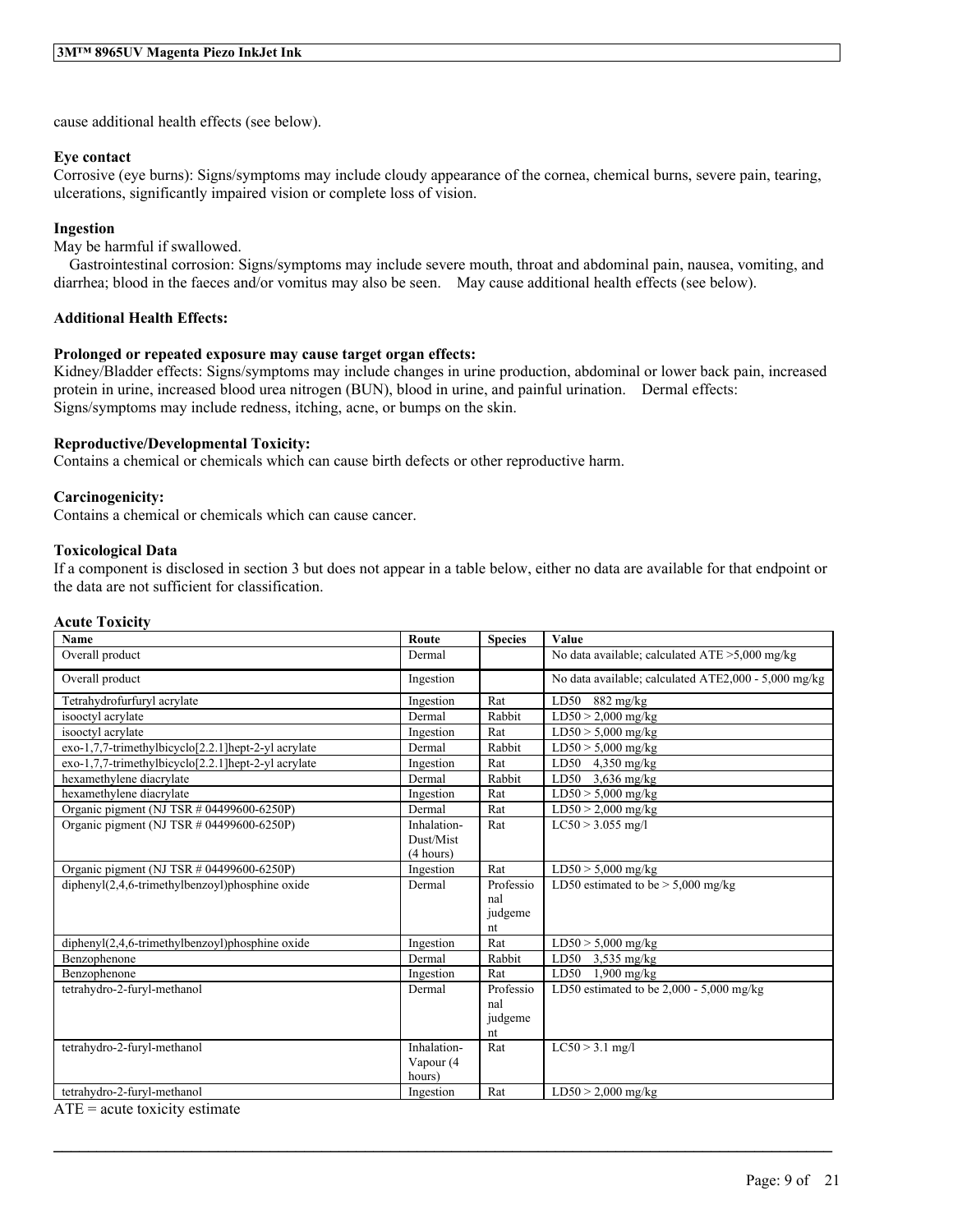### **Skin Corrosion/Irritation**

| Name                                                                 | <b>Species</b> | Value                     |
|----------------------------------------------------------------------|----------------|---------------------------|
|                                                                      |                |                           |
| Overall product                                                      | Professio      | Irritant                  |
|                                                                      | nal            |                           |
|                                                                      | judgemen       |                           |
|                                                                      |                |                           |
| Tetrahydrofurfuryl acrylate                                          | Rabbit         | Corrosive                 |
| isooctyl acrylate                                                    | In vitro       | No significant irritation |
|                                                                      | data           |                           |
| exo-1,7,7-trimethylbicyclo[2.2.1] hept-2-yl acrylate                 | Rabbit         | Minimal irritation        |
| 2-Propenoic acid, 2-hydroxyethyl ester, polymer with 5-isocyanato-1- | similar        | Irritant                  |
| (isocyanatomethyl)-1,3,3-trimethylcyclohexane, 2-oxepanone and 2,2'- | compoun        |                           |
| oxybis[ethanol]                                                      | ds             |                           |
| 2-Propenoic acid, 1.6-hexanedivl ester, polymer with 2-aminoethanol  | similar        | Irritant                  |
|                                                                      | compoun        |                           |
|                                                                      | ds             |                           |
| hexamethylene diacrylate                                             | Rabbit         | Irritant                  |
| $diphenyl(2,4,6-trimethylbenzoyl)phosphine oxide$                    | Rabbit         | No significant irritation |
| Benzophenone                                                         | Rabbit         | No significant irritation |
| tetrahydro-2-furyl-methanol                                          | Rabbit         | No significant irritation |

### **Serious Eye Damage/Irritation**

| Name                                                                 | <b>Species</b> | Value                     |
|----------------------------------------------------------------------|----------------|---------------------------|
|                                                                      |                |                           |
| Tetrahydrofurfuryl acrylate                                          | Rabbit         | Corrosive                 |
| isooctyl acrylate                                                    | similar        | Mild irritant             |
|                                                                      | health         |                           |
|                                                                      | hazards        |                           |
| exo-1,7,7-trimethylbicyclo[2.2.1] hept-2-yl acrylate                 | Rabbit         | Mild irritant             |
| 2-Propenoic acid, 2-hydroxyethyl ester, polymer with 5-isocyanato-1- | similar        | Severe irritant           |
| (isocyanatomethyl)-1,3,3-trimethylcyclohexane, 2-oxepanone and 2,2'- | compoun        |                           |
| oxybis[ethanol]                                                      | ds             |                           |
| 2-Propenoic acid, 1.6-hexanedivl ester, polymer with 2-aminoethanol  | similar        | Severe irritant           |
|                                                                      | compoun        |                           |
|                                                                      | ds             |                           |
| hexamethylene diacrylate                                             | Rabbit         | Moderate irritant         |
| $diphenyl(2,4,6-trimethylbenzoyl)phosphine oxide$                    | Rabbit         | No significant irritation |
| Benzophenone                                                         | Rabbit         | Mild irritant             |
| <b>CAMPHENE</b>                                                      | Rabbit         | Moderate irritant         |
| tetrahydro-2-furyl-methanol                                          | Rabbit         | Severe irritant           |

### **Skin Sensitisation**

| Name                                                                | <b>Species</b>  | Value          |
|---------------------------------------------------------------------|-----------------|----------------|
|                                                                     |                 |                |
| Tetrahydrofurfuryl acrylate                                         | Professio       | Sensitising    |
|                                                                     | nal<br>judgemen |                |
|                                                                     |                 |                |
| isooctyl acrylate                                                   | Mouse           | Sensitising    |
| exo-1,7,7-trimethylbicyclo[2.2.1]hept-2-yl acrylate                 | Mouse           | Sensitising    |
| 2-Propenoic acid, 1,6-hexanediyl ester, polymer with 2-aminoethanol | similar         | Sensitising    |
|                                                                     | compoun         |                |
|                                                                     | ds              |                |
| hexamethylene diacrylate                                            | Guinea          | Sensitising    |
|                                                                     | pig             |                |
| $dipheny I(2,4,6-trimethylbenzoyl)phosphine oxide$                  | Mouse           | Sensitising    |
| Benzophenone                                                        | Guinea          | Not classified |
|                                                                     | pig             |                |
| tetrahydro-2-furyl-methanol                                         | Mouse           | Not classified |

 $\mathcal{L}_\mathcal{L} = \mathcal{L}_\mathcal{L} = \mathcal{L}_\mathcal{L} = \mathcal{L}_\mathcal{L} = \mathcal{L}_\mathcal{L} = \mathcal{L}_\mathcal{L} = \mathcal{L}_\mathcal{L} = \mathcal{L}_\mathcal{L} = \mathcal{L}_\mathcal{L} = \mathcal{L}_\mathcal{L} = \mathcal{L}_\mathcal{L} = \mathcal{L}_\mathcal{L} = \mathcal{L}_\mathcal{L} = \mathcal{L}_\mathcal{L} = \mathcal{L}_\mathcal{L} = \mathcal{L}_\mathcal{L} = \mathcal{L}_\mathcal{L}$ 

## **Respiratory Sensitisation**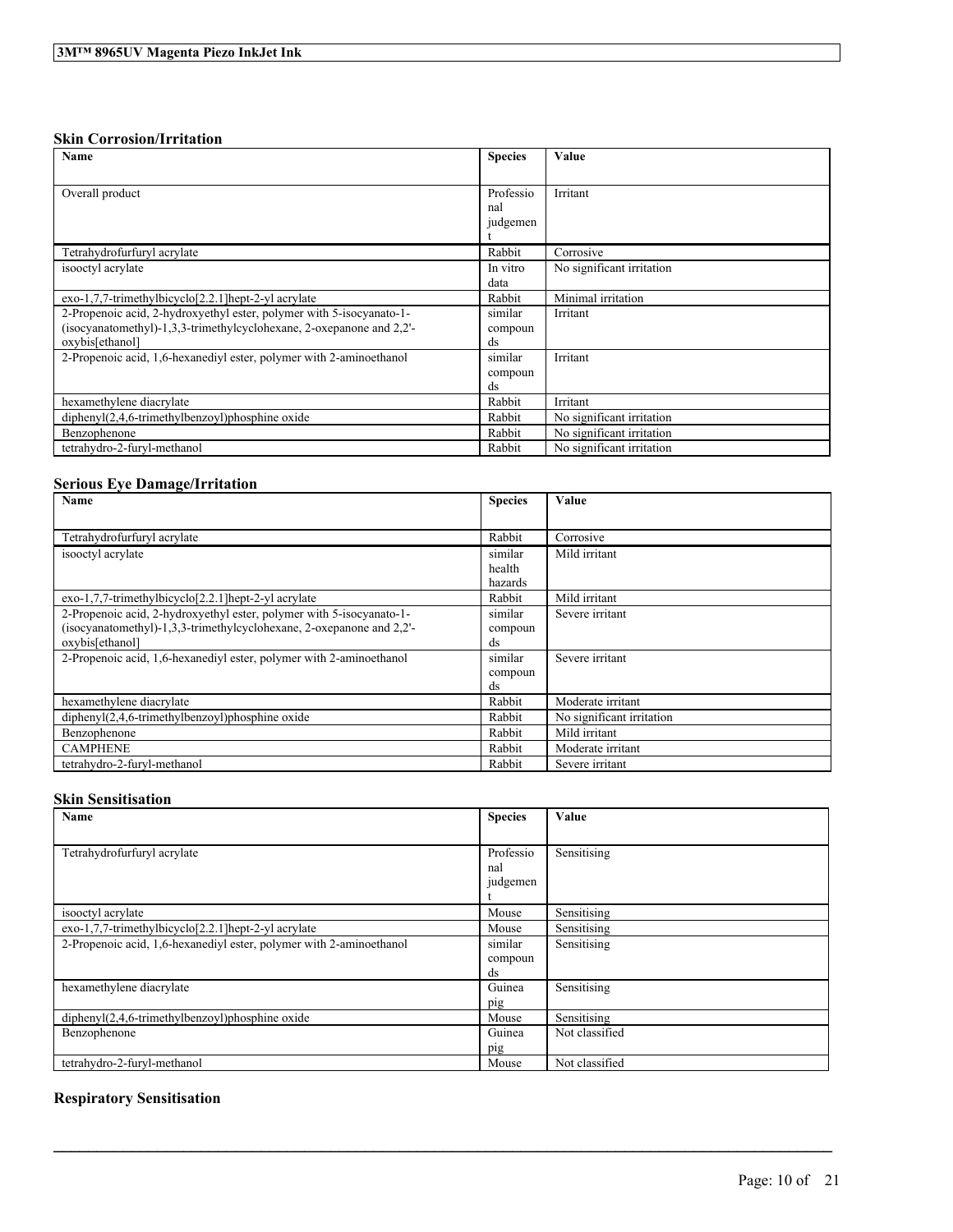For the component/components, either no data is currently available or the data is not sufficient for classification.

### **Germ Cell Mutagenicity**

| Name                                                       | Route    | Value                                                                           |
|------------------------------------------------------------|----------|---------------------------------------------------------------------------------|
|                                                            |          |                                                                                 |
| Tetrahydrofurfuryl acrylate                                | In Vitro | Not mutagenic                                                                   |
| isooctyl acrylate                                          | In Vitro | Some positive data exist, but the data are not<br>sufficient for classification |
| $exo-1,7,7-$ trimethylbicyclo $[2.2.1]$ hept-2-yl acrylate | In Vitro | Not mutagenic                                                                   |
| hexamethylene diacrylate                                   | In Vitro | Some positive data exist, but the data are not                                  |
|                                                            |          | sufficient for classification                                                   |
| $diphenyI(2,4,6-trimethylbenzoyl)phosphine oxide$          | In Vitro | Not mutagenic                                                                   |
| Benzophenone                                               | In Vitro | Not mutagenic                                                                   |
| Benzophenone                                               | In vivo  | Not mutagenic                                                                   |
| tetrahydro-2-furyl-methanol                                | In Vitro | Not mutagenic                                                                   |

### **Carcinogenicity**

| Name                     | Route     | <b>Species</b> | Value            |
|--------------------------|-----------|----------------|------------------|
| isooctyl acrylate        | Dermal    | Mouse          | Not carcinogenic |
| hexamethylene diacrylate | Dermal    | Mouse          | Not carcinogenic |
| Benzophenone             | Dermal    | Multiple       | Not carcinogenic |
|                          |           | animal         |                  |
|                          |           | species        |                  |
| Benzophenone             | Ingestion | Multiple       | Carcinogenic.    |
|                          |           | animal         |                  |
|                          |           | species        |                  |

### **Reproductive Toxicity**

### **Reproductive and/or Developmental Effects**

| Name                                                   | Route      | Value                                  | <b>Species</b> | <b>Test result</b>            | <b>Exposure</b>             |
|--------------------------------------------------------|------------|----------------------------------------|----------------|-------------------------------|-----------------------------|
| Tetrahydrofurfuryl acrylate                            |            |                                        | Rat            | <b>NOAEL 50</b>               | <b>Duration</b>             |
|                                                        | Ingestion  | Toxic to female reproduction           |                | mg/kg/day                     | premating<br>into lactation |
| Tetrahydrofurfuryl acrylate                            |            |                                        | Rat            | <b>NOAEL 100</b>              | 90 days                     |
|                                                        | Dermal     | Toxic to male reproduction             |                |                               |                             |
| Tetrahydrofurfuryl acrylate                            | Ingestion  | Toxic to male reproduction             | Rat            | mg/kg/day<br><b>NOAEL 35</b>  | 90 days                     |
|                                                        |            |                                        |                | mg/kg/day                     |                             |
| Tetrahydrofurfuryl acrylate                            | Inhalation | Toxic to male reproduction             | Rat            | NOAEL 0.6                     | 90 days                     |
|                                                        |            |                                        |                | mg/l                          |                             |
| Tetrahydrofurfuryl acrylate                            | Ingestion  | Toxic to development                   | Rat            | NOAEL 50                      | premating                   |
|                                                        |            |                                        |                | mg/kg/day                     | into lactation              |
| isooctyl acrylate                                      | Dermal     | Not classified for female reproduction | Rat            | NOAEL 57                      | premating $\&$              |
|                                                        |            |                                        |                | mg/kg/day                     | during                      |
|                                                        |            |                                        |                |                               | gestation                   |
| isooctyl acrylate                                      | Dermal     | Not classified for male reproduction   | Rat            | NOAEL 57                      | premating $\&$              |
|                                                        |            |                                        |                | mg/kg/day                     | during                      |
|                                                        |            |                                        |                |                               | gestation                   |
| isooctyl acrylate                                      | Dermal     | Not classified for development         | Rat            | NOAEL 57                      | premating &                 |
|                                                        |            |                                        |                | mg/kg/day                     | during                      |
|                                                        |            |                                        |                |                               | gestation                   |
| isooctyl acrylate                                      | Ingestion  | Not classified for development         | Rat            | NOAEL                         | during                      |
|                                                        |            |                                        |                | 1.000                         | organogenesis               |
|                                                        |            |                                        |                | mg/kg/day                     |                             |
| exo-1,7,7-trimethylbicyclo[2.2.1]hept-2-yl             | Ingestion  | Not classified for male reproduction   | Rat            | <b>NOAEL 500</b>              | 31 days                     |
| acrylate<br>exo-1,7,7-trimethylbicyclo[2.2.1]hept-2-yl | Ingestion  | Not classified for female reproduction | Rat            | mg/kg/day<br><b>NOAEL 100</b> | premating                   |
| acrylate                                               |            |                                        |                | mg/kg/day                     | into lactation              |
| exo-1,7,7-trimethylbicyclo[2.2.1]hept-2-yl             | Ingestion  | Not classified for development         | Rat            | <b>NOAEL 100</b>              | premating                   |
| acrylate                                               |            |                                        |                | mg/kg/day                     | into lactation              |
| hexamethylene diacrylate                               | <b>Not</b> | Not classified for development         | Rat            | <b>NOAEL 750</b>              | during                      |
|                                                        | specified. |                                        |                | mg/kg/day                     | organogenesis               |
| diphenyl(2,4,6-trimethylbenzoyl)phosphine              | Ingestion  | Not classified for development         | Rat            | <b>NOAEL 150</b>              | during                      |
| oxide                                                  |            |                                        |                | mg/kg/day                     | gestation                   |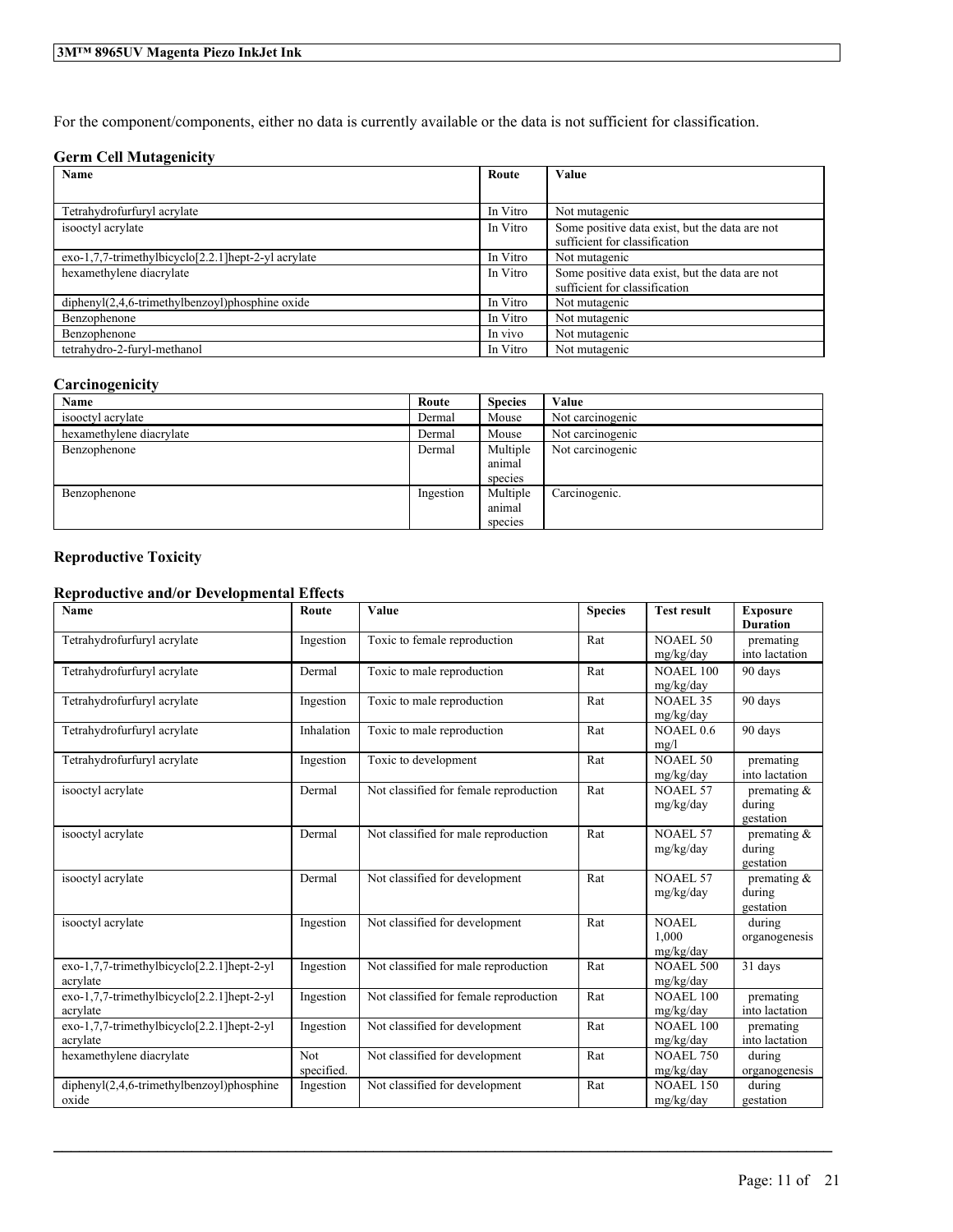| $dipheny I(2,4,6-trimethylbenzoyl)phosphine$<br>oxide | Ingestion  | Toxic to female reproduction           | Rat    | <b>NOAEL 200</b><br>mg/kg/day | premating<br>into lactation |
|-------------------------------------------------------|------------|----------------------------------------|--------|-------------------------------|-----------------------------|
| $dipheny I(2,4,6-trimethylbenzoyl)phosphine$<br>oxide | Ingestion  | Toxic to male reproduction             | Rat    | NOAEL.60<br>mg/kg/day         | 85 days                     |
| Benzophenone                                          | Ingestion  | Not classified for female reproduction | Rat    | <b>NOAEL 100</b><br>mg/kg/day | 2 generation                |
| Benzophenone                                          | Ingestion  | Not classified for male reproduction   | Rat    | NOAEL 80<br>mg/kg/day         | 2 generation                |
| Benzophenone                                          | Ingestion  | Not classified for development         | Rabbit | <b>NOAEL 25</b><br>mg/kg/day  | during<br>gestation         |
| tetrahydro-2-furyl-methanol                           | Ingestion  | Toxic to female reproduction           | Rat    | NOAEL 50<br>mg/kg/day         | premating<br>into lactation |
| tetrahydro-2-furyl-methanol                           | Dermal     | Toxic to male reproduction             | Rat    | <b>NOAEL 100</b><br>mg/kg/day | 13 weeks                    |
| tetrahydro-2-furyl-methanol                           | Ingestion  | Toxic to male reproduction             | Rat    | <b>NOAEL 150</b><br>mg/kg/day | 47 days                     |
| tetrahydro-2-furyl-methanol                           | Inhalation | Toxic to male reproduction             | Rat    | NOAEL $0.6$<br>mg/l           | 90 days                     |
| tetrahydro-2-furyl-methanol                           | Ingestion  | Toxic to development                   | Rat    | <b>NOAEL 50</b><br>mg/kg/day  | premating<br>into lactation |

## **Target Organ(s)**

### **Specific Target Organ Toxicity - single exposure**

| Name                                                                                                                                                                                 | Route      | <b>Target Organ(s)</b>               | Value                                                                              | <b>Species</b>               | <b>Test result</b>            | <b>Exposure</b><br><b>Duration</b> |
|--------------------------------------------------------------------------------------------------------------------------------------------------------------------------------------|------------|--------------------------------------|------------------------------------------------------------------------------------|------------------------------|-------------------------------|------------------------------------|
| Tetrahydrofurfuryl acrylate                                                                                                                                                          | Inhalation | respiratory irritation               | May cause respiratory irritation                                                   | Human<br>and<br>animal       | <b>NOAEL Not</b><br>available |                                    |
| isooctyl acrylate                                                                                                                                                                    | Inhalation | respiratory irritation               | Not classified                                                                     | Human                        | <b>NOAEL Not</b><br>available | occupational<br>exposure           |
| isooctyl acrylate                                                                                                                                                                    | Ingestion  | central nervous<br>system depression | Not classified                                                                     | Rat                          | <b>NOAEL</b><br>$5,000$ mg/kg |                                    |
| 2-Propenoic acid, 2-<br>hydroxyethyl ester,<br>polymer with 5-isocyanato-<br>1-(isocyanatomethyl)-<br>$1,3,3-$<br>trimethylcyclohexane, 2-<br>oxepanone and 2,2'-<br>oxybis[ethanol] | Inhalation | respiratory irritation               | Some positive data exist, but the<br>data are not sufficient for<br>classification | similar<br>health<br>hazards | <b>NOAEL Not</b><br>available |                                    |
| 2-Propenoic acid, 1,6-<br>hexanediyl ester, polymer<br>with 2-aminoethanol                                                                                                           | Inhalation | respiratory irritation               | Some positive data exist, but the<br>data are not sufficient for<br>classification | similar<br>health<br>hazards | NOAEL Not<br>available        |                                    |
| hexamethylene diacrylate                                                                                                                                                             | Inhalation | respiratory irritation               | Some positive data exist, but the<br>data are not sufficient for<br>classification | Human                        | <b>NOAEL Not</b><br>available |                                    |
| tetrahydro-2-furyl-<br>methanol                                                                                                                                                      | Inhalation | respiratory irritation               | Some positive data exist, but the<br>data are not sufficient for<br>classification | similar<br>health<br>hazards | <b>NOAEL Not</b><br>available |                                    |

## **Specific Target Organ Toxicity - repeated exposure**

| Name              | Route     | Target Organ(s)                                                                                                                                           | Value          | <b>Species</b> | <b>Test result</b>     | <b>Exposure</b><br><b>Duration</b>    |
|-------------------|-----------|-----------------------------------------------------------------------------------------------------------------------------------------------------------|----------------|----------------|------------------------|---------------------------------------|
| isooctyl acrylate | Dermal    | heart   endocrine<br>system<br>hematopoietic<br>system   liver  <br>immune system  <br>nervous system<br>kidney and/or<br>bladder   respiratory<br>system | Not classified | Rat            | NOAEL 57<br>mg/kg/day  | premating $\&$<br>during<br>gestation |
| isooctyl acrylate | Ingestion | endocrine system  <br>liver   kidney and/or<br>bladder   heart                                                                                            | Not classified | Rat            | NOAEL 600<br>mg/kg/day | 90 days                               |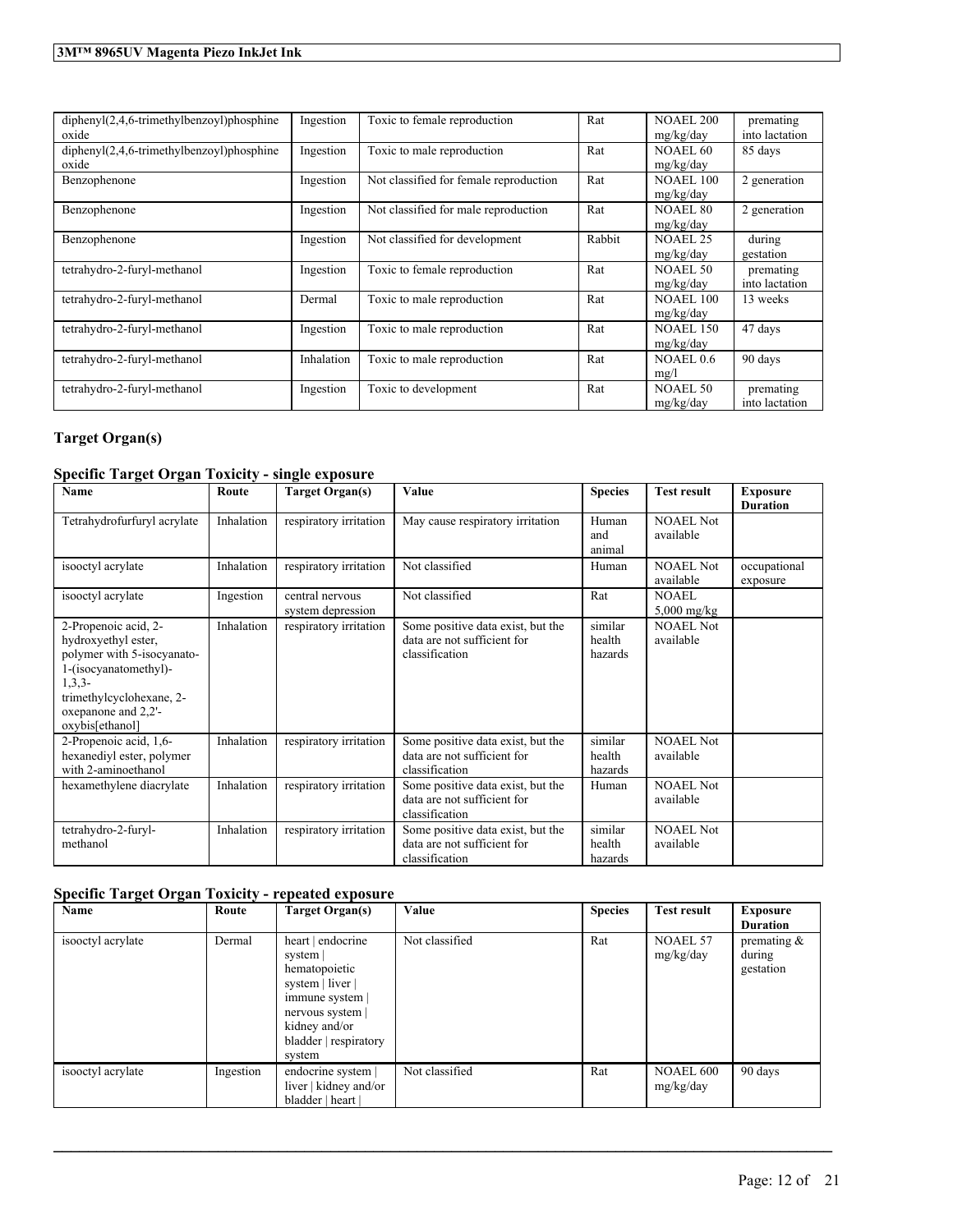| exo-1,7,7-                                                 | Ingestion  | bone, teeth, nails,<br>and/or hair  <br>hematopoietic<br>system   immune<br>system   muscles  <br>nervous system  <br>eyes   respiratory<br>system   vascular<br>system<br>gastrointestinal tract | Not classified                                                                     | Rat   | <b>NOAEL 500</b>                   | 31 days              |
|------------------------------------------------------------|------------|---------------------------------------------------------------------------------------------------------------------------------------------------------------------------------------------------|------------------------------------------------------------------------------------|-------|------------------------------------|----------------------|
| trimethylbicyclo[2.2.1]hep<br>t-2-yl acrylate              |            | immune system  <br>kidney and/or<br>bladder   heart  <br>endocrine system  <br>hematopoietic<br>system   liver  <br>nervous system<br>respiratory system                                          |                                                                                    |       | mg/kg/day                          |                      |
| hexamethylene diacrylate                                   | Dermal     | skin                                                                                                                                                                                              | May cause damage to organs<br>though prolonged or repeated<br>exposure             | Mouse | <b>LOAEL 70</b><br>mg/kg/day       | 80 weeks             |
| diphenyl $(2,4,6-$<br>trimethylbenzoyl)phosphin<br>e oxide | Ingestion  | skin   blood   liver  <br>kidney and/or<br>bladder   nervous<br>system                                                                                                                            | Not classified                                                                     | Rat   | <b>NOAEL</b><br>1,000<br>mg/kg/day | 90 days              |
| Benzophenone                                               | Ingestion  | kidney and/or<br>bladder                                                                                                                                                                          | May cause damage to organs<br>though prolonged or repeated<br>exposure             | Rat   | LOAEL 75<br>mg/kg/day              | 14 weeks             |
| Benzophenone                                               | Ingestion  | heart  <br>hematopoietic<br>system   liver  <br>immune system  <br>endocrine system  <br>bone, teeth, nails,<br>and/or hair   nervous<br>system   eyes  <br>respiratory system                    | Not classified                                                                     | Rat   | <b>NOAEL 850</b><br>mg/kg/day      | 14 weeks             |
| tetrahydro-2-furyl-<br>methanol                            | Inhalation | nervous system                                                                                                                                                                                    | Causes damage to organs through<br>prolonged or repeated exposure                  | Rat   | LOAEL <sub>0.2</sub><br>mg/l       | 90 days              |
| tetrahydro-2-furyl-<br>methanol                            | Inhalation | hematopoietic<br>system                                                                                                                                                                           | Some positive data exist, but the<br>data are not sufficient for<br>classification | Rat   | NOAEL 0.6<br>mg/l                  | 90 days              |
| tetrahydro-2-furyl-<br>methanol                            | Inhalation | eyes                                                                                                                                                                                              | Not classified                                                                     | Rat   | NOAEL 2.1<br>mg/l                  | 90 days              |
| tetrahydro-2-furyl-<br>methanol                            | Ingestion  | hematopoietic<br>system                                                                                                                                                                           | Some positive data exist, but the<br>data are not sufficient for<br>classification | Rat   | <b>NOAEL 69</b><br>mg/kg/day       | 91 days              |
| tetrahydro-2-furyl-<br>methanol                            | Ingestion  | immune system                                                                                                                                                                                     | Some positive data exist, but the<br>data are not sufficient for<br>classification | Rat   | <b>NOAEL 150</b><br>mg/kg/day      | $\overline{28}$ days |
| tetrahydro-2-furyl-<br>methanol                            | Ingestion  | endocrine system<br>kidney and/or<br>bladder                                                                                                                                                      | Not classified                                                                     | Rat   | NOAEL 600<br>mg/kg/day             | 28 days              |
| tetrahydro-2-furyl-<br>methanol                            | Ingestion  | liver   eyes                                                                                                                                                                                      | Not classified                                                                     | Rat   | <b>NOAEL 781</b><br>mg/kg/day      | 91 days              |
| tetrahydro-2-furyl-<br>methanol                            | Ingestion  | heart   nervous<br>system                                                                                                                                                                         | Not classified                                                                     | Rat   | NOAEL 600<br>mg/kg/day             | 28 days              |

### **Aspiration Hazard**

For the component/components, either no data is currently available or the data is not sufficient for classification.

### Please contact the address or phone number listed on the first page of the SDS for additional toxicological information **on this material and/or its components.**

 $\mathcal{L}_\mathcal{L} = \mathcal{L}_\mathcal{L} = \mathcal{L}_\mathcal{L} = \mathcal{L}_\mathcal{L} = \mathcal{L}_\mathcal{L} = \mathcal{L}_\mathcal{L} = \mathcal{L}_\mathcal{L} = \mathcal{L}_\mathcal{L} = \mathcal{L}_\mathcal{L} = \mathcal{L}_\mathcal{L} = \mathcal{L}_\mathcal{L} = \mathcal{L}_\mathcal{L} = \mathcal{L}_\mathcal{L} = \mathcal{L}_\mathcal{L} = \mathcal{L}_\mathcal{L} = \mathcal{L}_\mathcal{L} = \mathcal{L}_\mathcal{L}$ 

### **11.2. Information on other hazards**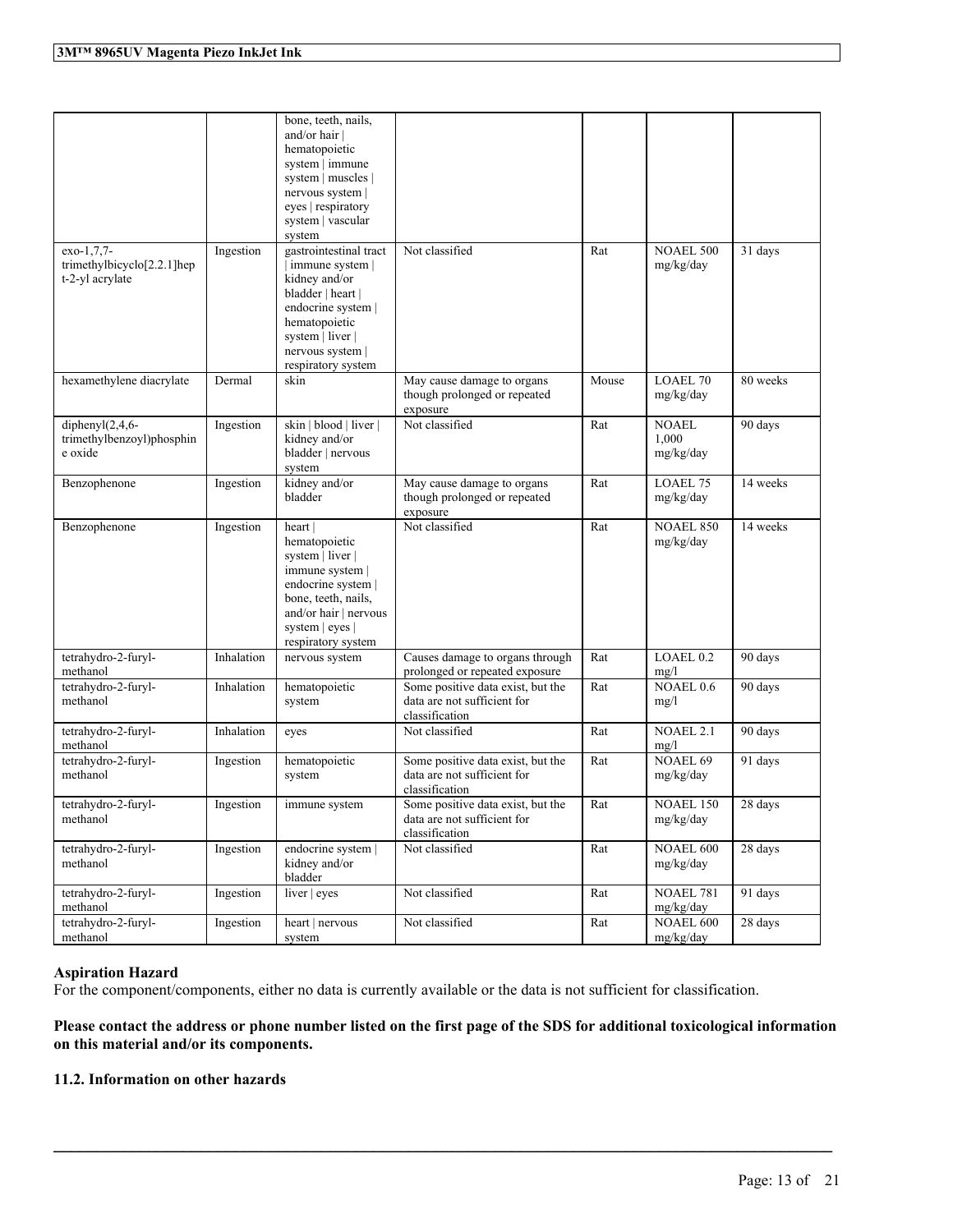This material does not contain any substances that are assessed to be an endocrine disruptor for human health.

## **SECTION 12: Ecological information**

The information below may not agree with the EU material classification in Section 2 and/or the ingredient classifications in Section 3 if specific ingredient classifications are mandated by a competent authority. In addition, statements and data presented in Section 12 are based on UN GHS calculation rules and classifications derived from **3M assessments.**

### **12.1. Toxicity**

No product test data available.

| <b>Material</b>                               | CAS#       | Organism         | <b>Type</b>         | <b>Exposure</b> | <b>Test endpoint Test result</b> |                       |
|-----------------------------------------------|------------|------------------|---------------------|-----------------|----------------------------------|-----------------------|
| $\overline{exo-1,7,7-}$                       | 5888-33-5  | Green algae      | Experimental        | 72 hours        | $\overline{EC50}$                | $1.98$ mg/l           |
| trimethylbicyclo <sup>[2.2.1]</sup>           |            |                  |                     |                 |                                  |                       |
| hept-2-yl acrylate                            |            |                  |                     |                 |                                  |                       |
| exo-1,7,7-                                    | 5888-33-5  | Zebra Fish       | Experimental        | 96 hours        | LC50                             | $0.704$ mg/l          |
| trimethylbicyclo[2.2.1]<br>hept-2-yl acrylate |            |                  |                     |                 |                                  |                       |
| $\overline{exo-1,7,7}$ -                      | 5888-33-5  | Green Algae      | Experimental        | 72 hours        | <b>NOEC</b>                      | $0.405$ mg/l          |
| trimethylbicyclo $[2.2.1]$                    |            |                  |                     |                 |                                  |                       |
| hept-2-yl acrylate                            |            |                  |                     |                 |                                  |                       |
| exo-1,7,7-                                    | 5888-33-5  | Water flea       | Experimental        | 21 days         | <b>NOEC</b>                      | $0.092$ mg/l          |
| trimethylbicyclo[2.2.1]                       |            |                  |                     |                 |                                  |                       |
| hept-2-yl acrylate                            |            |                  |                     |                 |                                  |                       |
| isooctyl acrylate                             | 29590-42-9 | Green algae      | Estimated           | 72 hours        | EC50                             | 0.535 mg/l            |
| isooctyl acrylate                             | 29590-42-9 | Activated sludge | Experimental        | 3 hours         | <b>EC50</b>                      | $>1,000 \text{ mg/l}$ |
| isooctyl acrylate                             | 29590-42-9 | Fathead minnow   | Experimental        | 96 hours        | LC50                             | $0.67$ mg/l           |
|                                               |            |                  |                     |                 |                                  |                       |
| isooctyl acrylate                             | 29590-42-9 | Water flea       | Experimental        | 48 hours        | EC50                             | $0.4$ mg/l            |
| isooctyl acrylate                             | 29590-42-9 | Water flea       | Experimental        | 21 days         | <b>NOEC</b>                      | $0.065$ mg/l          |
| Tetrahydrofurfuryl                            | 2399-48-6  | Activated sludge | Experimental        | 3 hours         | EC50                             | 263.7 mg/l            |
| acrylate                                      |            |                  |                     |                 |                                  |                       |
| Tetrahydrofurfuryl                            | 2399-48-6  | Green algae      | Experimental        | 72 hours        | <b>EC50</b>                      | 3.92 mg/l             |
| acrylate                                      |            |                  |                     |                 |                                  |                       |
| Tetrahydrofurfuryl<br>acrylate                | 2399-48-6  | Water flea       | Experimental        | 48 hours        | EC50                             | 37.7 mg/l             |
| Tetrahydrofurfuryl                            | 2399-48-6  | Zebra Fish       | Experimental        | 96 hours        | LC50                             | $7.32$ mg/l           |
| acrylate                                      |            |                  |                     |                 |                                  |                       |
| Tetrahydrofurfuryl                            | 2399-48-6  | Green algae      | Experimental        | 72 hours        | EC10                             | $2.48$ mg/l           |
| acrylate                                      |            |                  |                     |                 |                                  |                       |
| hexamethylene                                 | 13048-33-4 | Green Algae      | Experimental        | 72 hours        | EC50                             | $2.33$ mg/l           |
| diacrylate                                    |            |                  |                     |                 |                                  |                       |
| hexamethylene                                 | 13048-33-4 | Medaka           | Experimental        | 96 hours        | LC50                             | $0.38$ mg/l           |
| diacrylate<br>hexamethylene                   |            |                  |                     |                 |                                  |                       |
| diacrylate                                    | 13048-33-4 | Water flea       | Experimental        | 48 hours        | <b>EC50</b>                      | $2.7$ mg/l            |
| hexamethylene                                 | 13048-33-4 | Green Algae      | Experimental        | 72 hours        | <b>NOEC</b>                      | $0.9$ mg/l            |
| diacrylate                                    |            |                  |                     |                 |                                  |                       |
| hexamethylene                                 | 13048-33-4 | Medaka           | Experimental        | 39 days         | <b>NOEC</b>                      | $0.072$ mg/l          |
| diacrylate                                    |            |                  |                     |                 |                                  |                       |
| hexamethylene<br>diacrylate                   | 13048-33-4 | Water flea       | Experimental        | 21 days         | <b>NOEC</b>                      | $0.14$ mg/l           |
| hexamethylene<br>diacrylate                   | 13048-33-4 | Activated sludge | Experimental        | 30 minutes      | <b>EC50</b>                      | $270$ mg/l            |
| 2-Propenoic acid, 1,6-                        | 67906-98-3 |                  | Data not available  |                 |                                  | N/A                   |
| hexanediyl ester,                             |            |                  | or insufficient for |                 |                                  |                       |
| polymer with 2-                               |            |                  | classification      |                 |                                  |                       |
| aminoethanol                                  |            |                  |                     |                 |                                  |                       |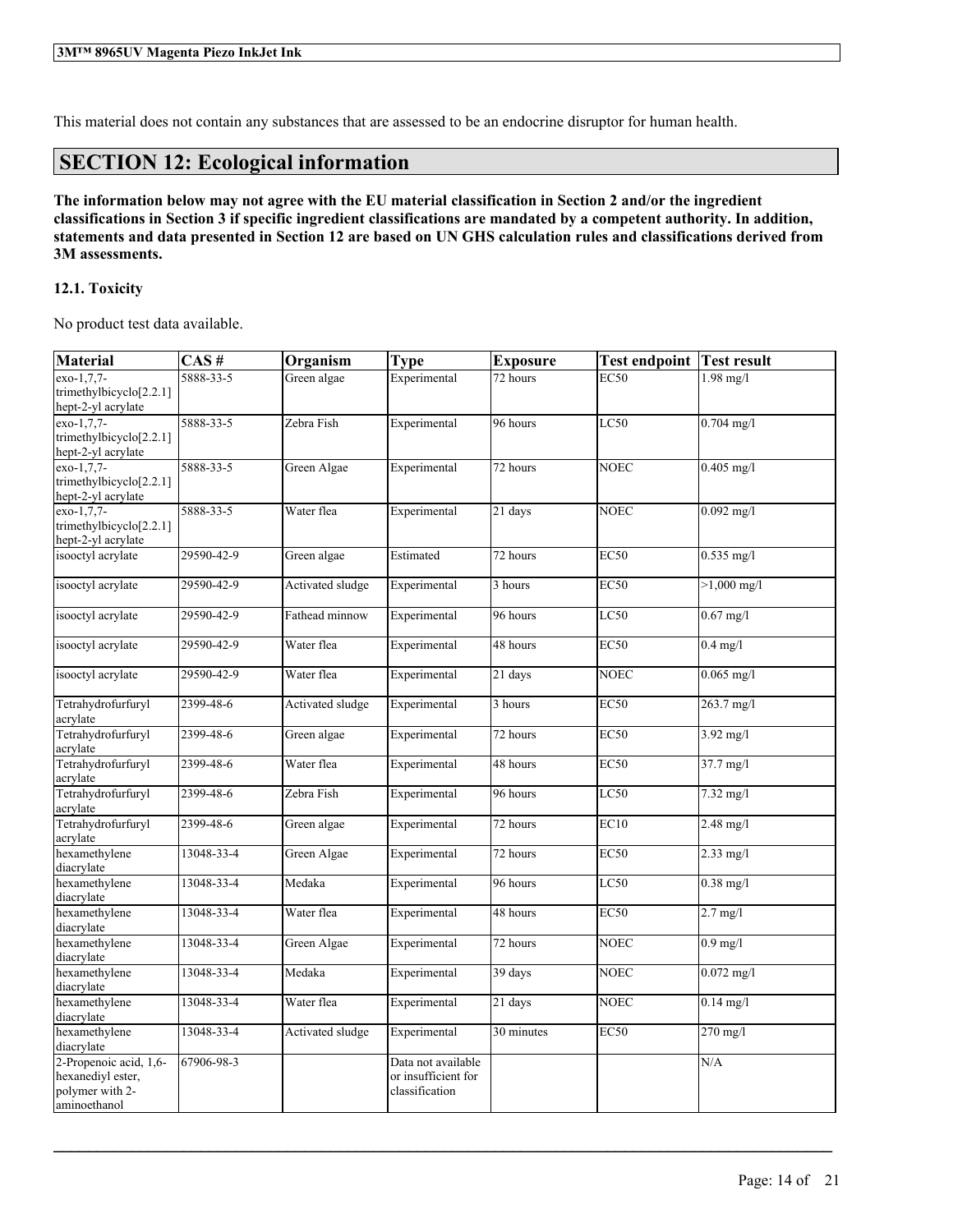| 2-Propenoic acid, 2-<br>hydroxyethyl ester,<br>polymer with 5-<br>isocyanato-1-<br>(isocyanatomethyl)-<br>$1,3,3-$<br>trimethylcyclohexane,<br>2-oxepanone and 2,2'-<br>oxybis[ethanol] | 72162-39-1          |                      | Data not available<br>or insufficient for<br>classification |                       |                  | N/A                           |
|-----------------------------------------------------------------------------------------------------------------------------------------------------------------------------------------|---------------------|----------------------|-------------------------------------------------------------|-----------------------|------------------|-------------------------------|
| Organic pigment (NJ<br>TSR # 04499600-<br>6250P)                                                                                                                                        | <b>Trade Secret</b> | Activated sludge     | Estimated                                                   | 3 hours               | <b>EC50</b>      | $>1,000$ mg/l                 |
| Organic pigment (NJ<br>TSR # 04499600-<br>6250P)                                                                                                                                        | <b>Trade Secret</b> | Green algae          | Estimated                                                   | 72 hours              | <b>EC50</b>      | $>100$ mg/l                   |
| Organic pigment (NJ<br>TSR # 04499600-<br>6250P)                                                                                                                                        | <b>Trade Secret</b> | Water flea           | Estimated                                                   | 48 hours              | <b>EC50</b>      | $>100$ mg/l                   |
| Organic pigment (NJ<br>TSR # 04499600-<br>6250P)                                                                                                                                        | <b>Trade Secret</b> | Zebra Fish           | Estimated                                                   | 96 hours              | LC50             | $>100$ mg/l                   |
| Organic pigment (NJ<br>TSR # 04499600-<br>6250P)                                                                                                                                        | <b>Trade Secret</b> | Green algae          | Estimated                                                   | 72 hours              | <b>NOEC</b>      | $100$ mg/l                    |
| Organic pigment (NJ<br>TSR #04499600-<br>6250P)                                                                                                                                         | <b>Trade Secret</b> | Water flea           | Estimated                                                   | 21 days               | <b>NOEC</b>      | $100$ mg/l                    |
| Organic pigment (NJ<br>TSR # 04499600-<br>6250P)                                                                                                                                        | <b>Trade Secret</b> | Zebra Fish           | Estimated                                                   | 28 days               | <b>NOEC</b>      | $100$ mg/l                    |
| diphenyl $(2,4,6$ -<br>trimethylbenzoyl)phosp<br>hine oxide                                                                                                                             | 75980-60-8          | Activated sludge     | Experimental                                                | 3 hours               | EC20             | $>1,000$ mg/l                 |
| diphenyl $(2,4,6-$<br>trimethylbenzoyl)phosp<br>hine oxide                                                                                                                              | 75980-60-8          | Common Carp          | Experimental                                                | 96 hours              | LC50             | $1.4$ mg/l                    |
| diphenyl $(2,4,6$ -<br>trimethylbenzoyl)phosp<br>hine oxide                                                                                                                             | 75980-60-8          | Green Algae          | Experimental                                                | $\overline{72}$ hours | <b>EC50</b>      | $>2.01$ mg/l                  |
| diphenyl $(2,4,6-$<br>trimethylbenzoyl)phosp<br>hine oxide                                                                                                                              | 75980-60-8          | Water flea           | Experimental                                                | $\overline{48}$ hours | <b>EC50</b>      | $3.53$ mg/l                   |
| diphenyl $(2,4,6$ -<br>trimethylbenzoyl)phosp<br>hine oxide                                                                                                                             | 75980-60-8          | Green algae          | Experimental                                                | 72 hours              | EC10             | $1.56$ mg/l                   |
| Benzophenone                                                                                                                                                                            | 119-61-9            | Fathead minnow       | Experimental                                                | 96 hours              | LC50             | 10.89 mg/l                    |
| Benzophenone                                                                                                                                                                            | 119-61-9            | Green Algae          | Experimental                                                | 72 hours              | EC <sub>50</sub> | $3.5 \text{ mg/l}$            |
| Benzophenone                                                                                                                                                                            | $119-61-9$          | Water flea           | Experimental                                                | 48 hours              | EC50             | $6.8$ mg/l                    |
| Benzophenone                                                                                                                                                                            | $119-61-9$          | Fathead minnow       | Experimental                                                | 7 days                | <b>NOEC</b>      | $2.1$ mg/l                    |
| Benzophenone                                                                                                                                                                            | $119-61-9$          | Green Algae          | Experimental                                                | 72 hours              | <b>NOEC</b>      | $1$ mg/ $1$                   |
| Benzophenone                                                                                                                                                                            | $119-61-9$          | Water flea           | Experimental                                                | 21 days               | <b>NOEC</b>      | $0.2 \text{ mg/l}$            |
| <b>CAMPHENE</b>                                                                                                                                                                         | 79-92-5             | Activated sludge     | Experimental                                                | 3 hours               | EC10             | $490.3$ mg/l                  |
| <b>CAMPHENE</b>                                                                                                                                                                         | 79-92-5             | Green Algae          | Experimental                                                | 72 hours              | EC50             | $1.75$ mg/l                   |
| <b>CAMPHENE</b>                                                                                                                                                                         | $79 - 92 - 5$       | Sheepshead<br>Minnow | Experimental                                                | 96 hours              | LC50             | $1.9$ mg/l                    |
| <b>CAMPHENE</b>                                                                                                                                                                         | $79-92-5$           | Water flea           | Experimental                                                | 48 hours              | EC50             | $0.72 \overline{\mathrm{mg}}$ |
| <b>CAMPHENE</b>                                                                                                                                                                         | $79 - 92 - 5$       | Zebra Fish           | Experimental                                                | 96 hours              | LC50             | $0.72$ mg/l                   |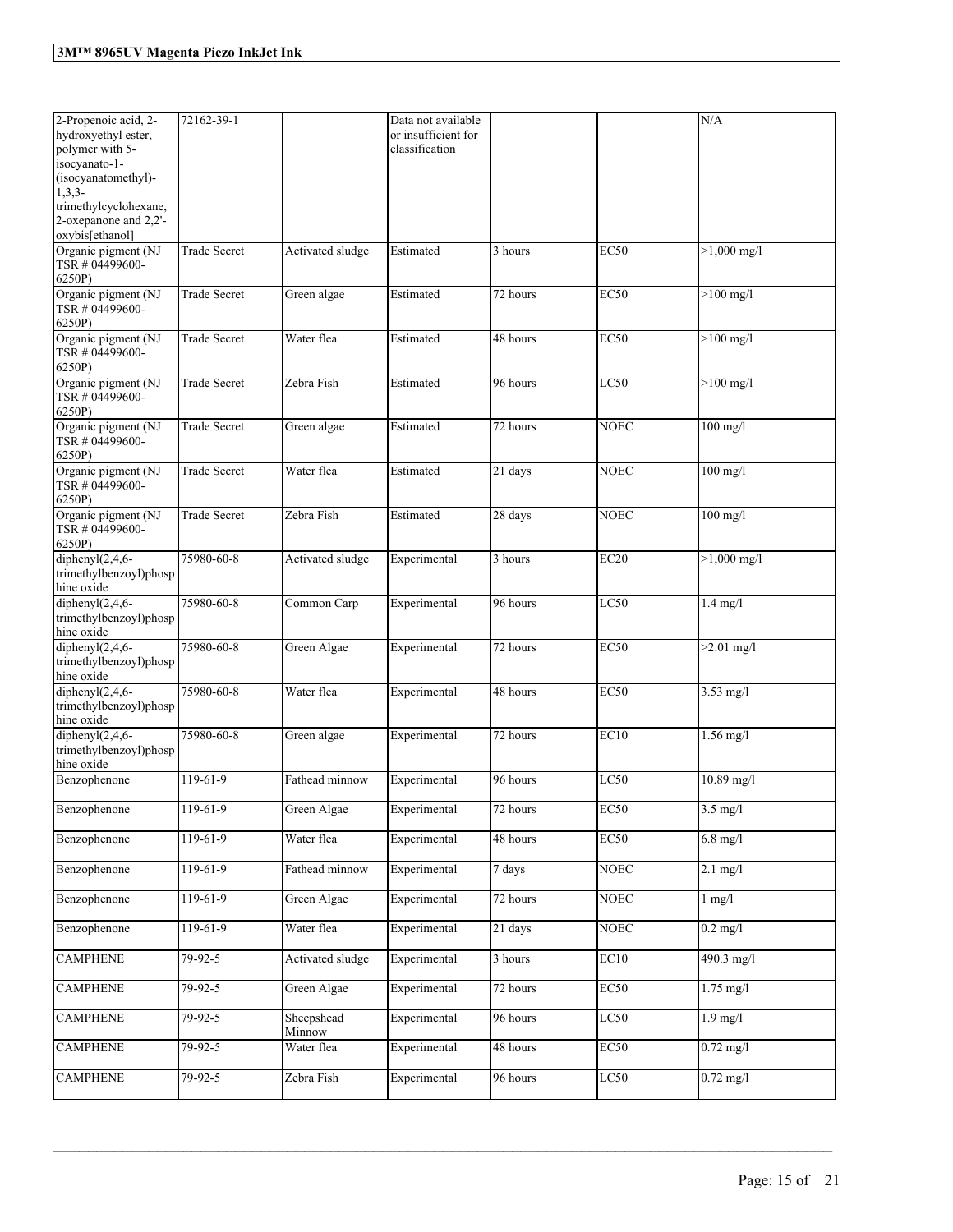| <b>CAMPHENE</b>                 | 79-92-5     | Green Algae | Experimental | 72 hours | <b>NOEC</b> | $0.07 \text{ mg}$ /l |
|---------------------------------|-------------|-------------|--------------|----------|-------------|----------------------|
| tetrahydro-2-furyl-<br>methanol | $ 97-99-4 $ | Green Algae | Experimental | 72 hours | EC50        | $>100 \text{ mg/l}$  |
| tetrahydro-2-furyl-<br>methanol | $ 97-99-4 $ | Medaka      | Experimental | 96 hours | LC50        | $>100 \text{ mg/l}$  |
| tetrahydro-2-furyl-<br>methanol | $ 97-99-4 $ | Water flea  | Experimental | 48 hours | EC50        | $>100 \text{ mg/l}$  |
| tetrahydro-2-furyl-<br>methanol | $ 97-99-4 $ | Green Algae | Experimental | 72 hours | <b>NOEC</b> | $>100 \text{ mg/l}$  |
| tetrahydro-2-furyl-<br>methanol | $ 97-99-4 $ | Water flea  | Experimental | 21 days  | <b>NOEC</b> | $>100 \text{ mg/l}$  |

## **12.2. Persistence and degradability**

| <b>Material</b>                                                                                                                                                                  | <b>CAS Nbr</b> | Test type                         | <b>Duration</b>      | <b>Study Type</b>                | <b>Test result</b>                                                  | Protocol                               |
|----------------------------------------------------------------------------------------------------------------------------------------------------------------------------------|----------------|-----------------------------------|----------------------|----------------------------------|---------------------------------------------------------------------|----------------------------------------|
| exo-1.7.7-<br>trimethylbicyclo <sup>[2.2.1]</sup> hept-<br>2-yl acrylate                                                                                                         | 5888-33-5      | Experimental<br>Biodegradation    | 28 days              | CO2 evolution                    | 57 % weight                                                         | OECD 310 CO2 Headspace                 |
| isooctyl acrylate                                                                                                                                                                | 29590-42-9     | Estimated<br>Photolysis           |                      | Photolytic half-life<br>(in air) | 1.45-1.78 days<br>(t 1/2)                                           | Non-standard method                    |
| isooctyl acrylate                                                                                                                                                                | 29590-42-9     | Experimental<br>Biodegradation    | 28 days              | <b>BOD</b>                       | 93 % weight                                                         | OECD 301D - Closed bottle<br>test      |
| Tetrahydrofurfuryl acrylate                                                                                                                                                      | 2399-48-6      | Experimental<br>Bioconcentration  |                      | Log Kow                          | 0.81                                                                | Non-standard method                    |
| Tetrahydrofurfuryl acrylate                                                                                                                                                      | 2399-48-6      | Experimental<br>Biodegradation    | 28 days              | <b>BOD</b>                       | 77.7%<br><b>BOD/ThBOD</b>                                           | OECD 301F - Manometric<br>respirometry |
| hexamethylene diacrylate                                                                                                                                                         | 13048-33-4     | Estimated<br>Photolysis           |                      | Photolytic half-life<br>(in air) | 1 days (t $1/2$ )                                                   | Episuite™                              |
| hexamethylene diacrylate                                                                                                                                                         | 13048-33-4     | Experimental<br>Biodegradation    | $28 \text{ days}$    | CO <sub>2</sub> evolution        | 60-70 %CO <sub>2</sub><br>evolution/THC<br>O <sub>2</sub> evolution | ISO 14593 Inorg C<br>Headspace         |
| 2-Propenoic acid, 1,6-<br>hexanediyl ester, polymer<br>with 2-aminoethanol                                                                                                       | 67906-98-3     | Data not availbl-<br>insufficient |                      |                                  | N/A                                                                 |                                        |
| 2-Propenoic acid, 2-<br>hydroxyethyl ester, polymer<br>with 5-isocyanato-1-<br>$(isocyanatomethyl)-1,3,3-$<br>trimethylcyclohexane, 2-<br>oxepanone and 2,2'-<br>oxybis[ethanol] | 72162-39-1     | Data not availbl-<br>insufficient |                      |                                  | N/A                                                                 |                                        |
| Organic pigment (NJ TSR # Trade Secret<br>04499600-6250P)                                                                                                                        |                | Estimated<br>Biodegradation       | $\sqrt{28}$ days     | <b>BOD</b>                       | $0\%$ weight                                                        | OECD 301F - Manometric<br>respirometry |
| diphenyl $(2,4,6-$<br>trimethylbenzoyl)phosphine<br>oxide                                                                                                                        | 75980-60-8     | Experimental<br>Biodegradation    | $\overline{28}$ days | <b>BOD</b>                       | $< 10\%$<br><b>BOD/ThBOD</b>                                        | OECD 301F - Manometric<br>respirometry |
| Benzophenone                                                                                                                                                                     | 119-61-9       | Experimental<br>Biodegradation    | 28 days              | <b>BOD</b>                       | 66-84 %<br>weight                                                   | OECD 301F - Manometric<br>respirometry |
| <b>CAMPHENE</b>                                                                                                                                                                  | 79-92-5        | Experimental<br>Photolysis        |                      | Photolytic half-life<br>(in air) | $7.2$ hours (t)<br>1/2)                                             | Non-standard method                    |
| <b>CAMPHENE</b>                                                                                                                                                                  | 79-92-5        | Experimental<br>Biodegradation    | 28 days              | <b>BOD</b>                       | 2%<br><b>BOD/ThBOD</b>                                              | OECD 301C - MITI test (I)              |
| tetrahydro-2-furyl-methanol 97-99-4                                                                                                                                              |                | Experimental<br>Biodegradation    | $\overline{28}$ days | <b>BOD</b>                       | 92 % weight                                                         | OECD 301C - MITI test (I)              |

## **12.3 : Bioaccumulative potential**

| <b>Material</b>                 | Cas No.    | <b>Test type</b>  | <b>Duration</b> | <b>Study Type</b> | <b>Test result IProtocol</b> |                       |
|---------------------------------|------------|-------------------|-----------------|-------------------|------------------------------|-----------------------|
| $exo-1.7.7-$                    | 5888-33-5  | Estimated BCF -   | 56 hours        | Bioaccumulation   | 137                          | $OECD$ 305E -         |
| trimethylbicyclo $[2.2.1]$ hept |            | Other             |                 | factor            |                              | Bioaccumulation flow- |
| -2-yl acrylate                  |            |                   |                 |                   |                              | through fish test     |
| isooctyl acrylate               | 29590-42-9 | <b>IEstimated</b> |                 | Bioaccumulation   | 120-940                      | Non-standard method   |
|                                 |            | Bioconcentration  |                 | factor            |                              |                       |
| hexamethylene diacrylate        | 13048-33-4 | Experimental      |                 | Log Kow           | 12.81                        |                       |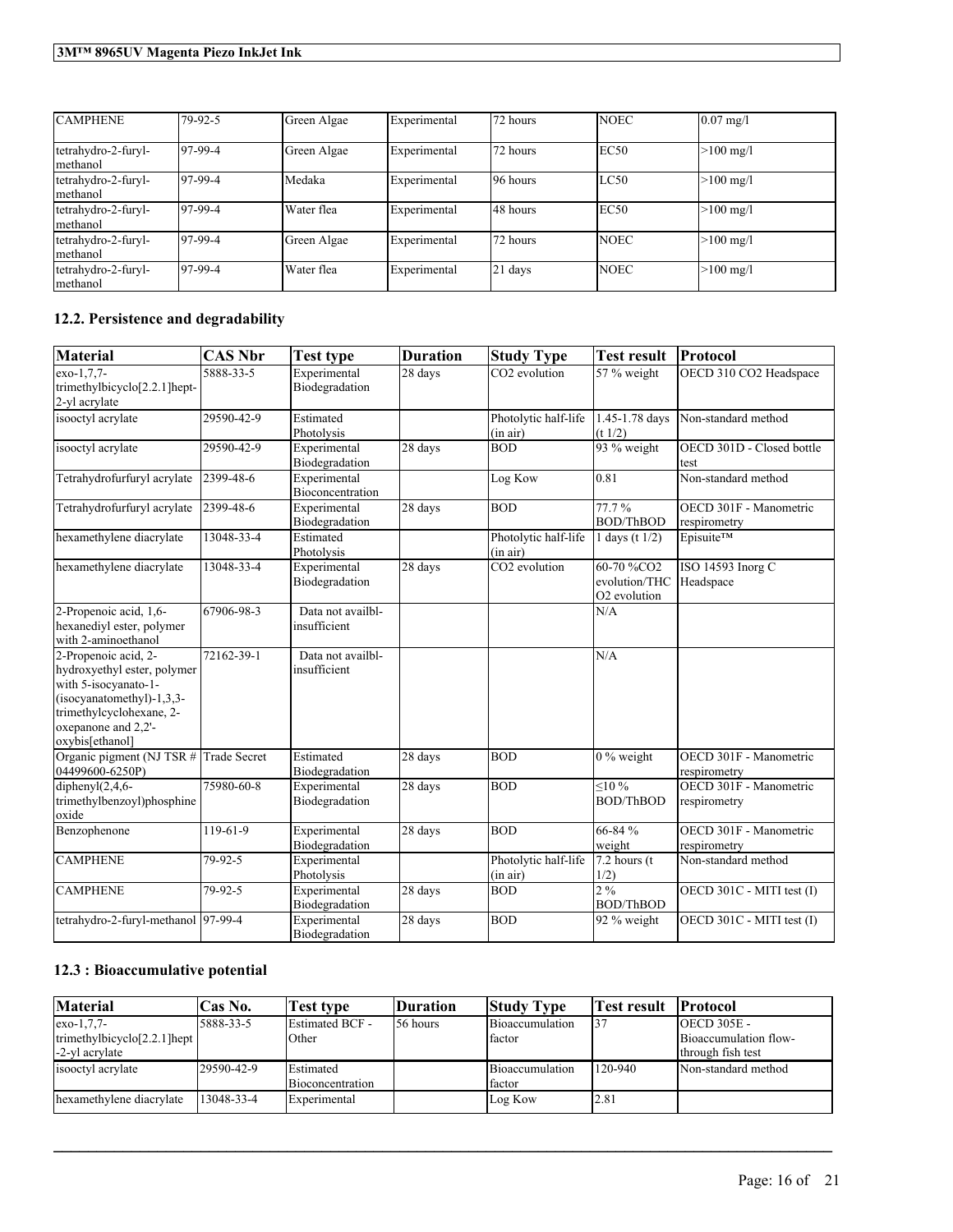|                                                                                                                                                                                      |                     | Bioconcentration                                            |           |                           |           |                                    |
|--------------------------------------------------------------------------------------------------------------------------------------------------------------------------------------|---------------------|-------------------------------------------------------------|-----------|---------------------------|-----------|------------------------------------|
| 2-Propenoic acid, 1,6-<br>hexanediyl ester, polymer<br>with 2-aminoethanol                                                                                                           | 67906-98-3          | Data not available<br>or insufficient for<br>classification | N/A       | N/A                       | N/A       | N/A                                |
| 2-Propenoic acid, 2-<br>hydroxyethyl ester,<br>polymer with 5-isocyanato-<br>1-(isocyanatomethyl)-<br>$1,3,3-$<br>trimethylcyclohexane, 2-<br>oxepanone and 2,2'-<br>oxybis[ethanol] | 72162-39-1          | Data not available<br>or insufficient for<br>classification | N/A       | N/A                       | N/A       | N/A                                |
| Organic pigment (NJ TSR)<br>#04499600-6250P)                                                                                                                                         | <b>Trade Secret</b> | Estimated<br>Bioconcentration                               |           | Log Kow                   | $-0.52$   | Non-standard method                |
| diphenyl $(2,4,6-$<br>trimethylbenzoyl)phosphin<br>e oxide                                                                                                                           | 75980-60-8          | <b>Experimental BCF-</b><br>Carp                            | 56 days   | Bioaccumulation<br>factor | $\leq 40$ |                                    |
| Benzophenone                                                                                                                                                                         | 119-61-9            | Experimental BCF -<br>Other                                 | $56$ days | Bioaccumulation<br>factor | <12       | Non-standard method                |
| <b>CAMPHENE</b>                                                                                                                                                                      | 79-92-5             | <b>Experimental BCF-</b><br>Carp                            | 56 days   | Bioaccumulation<br>factor | 606-1290  | OECD 305C-Bioaccum<br>ldegree fish |
| tetrahydro-2-furyl-<br>methanol                                                                                                                                                      | 97-99-4             | Experimental<br>Bioconcentration                            |           | Log Kow                   | $-0.11$   | Non-standard method                |

#### **12.4. Mobility in soil**

| <b>Material</b>          | 'Cas No.   | <b>Test type</b>                     | <b>Study Type</b> | <b>Test result</b> | <b>Protocol</b>                     |
|--------------------------|------------|--------------------------------------|-------------------|--------------------|-------------------------------------|
| hexamethylene diacrylate | 13048-33-4 | <b>Estimated</b><br>Mobility in Soil | Koc               | $220$ l/kg         | $\mathsf{E}$ Episuite <sup>TM</sup> |

#### **12.5. Results of the PBT and vPvB assessment**

This material does not contain any substances that are assessed to be a PBT or vPvB

#### **12.6. Endocrine disrupting properties**

This material does not contain any substances that are assessed to be an endocrine disruptor for environmental effects

### **12.7. Other adverse effects**

No information available.

## **SECTION 13: Disposal considerations**

#### **13.1 Waste treatment methods**

Dispose of contents/ container in accordance with the local/regional/national/international regulations.

Dispose of waste product in a permitted industrial waste facility. As a disposal alternative, incinerate in a permitted waste incineration facility. Proper destruction may require the use of additional fuel during incineration processes. Empty drums/barrels/containers used for transporting and handling hazardous chemicals (chemical substances/mixtures/preparations classified as Hazardous as per applicable regulations) shall be considered, stored, treated & disposed of as hazardous wastes unless otherwise defined by applicable waste regulations. Consult with the respective regulating authorities to determine the available treatment and disposal facilities.

The coding of a waste stream is based on the application of the product by the consumer. Since this is out of the control of 3M, no waste code(s) for products after use will be provided. Please refer to the European Waste Code (EWC - 2000/532/EC and amendments) to assign the correct waste code to your waste stream. Ensure national and/or regional regulations are complied with and always use a licensed waste contractor.

 $\mathcal{L}_\mathcal{L} = \mathcal{L}_\mathcal{L} = \mathcal{L}_\mathcal{L} = \mathcal{L}_\mathcal{L} = \mathcal{L}_\mathcal{L} = \mathcal{L}_\mathcal{L} = \mathcal{L}_\mathcal{L} = \mathcal{L}_\mathcal{L} = \mathcal{L}_\mathcal{L} = \mathcal{L}_\mathcal{L} = \mathcal{L}_\mathcal{L} = \mathcal{L}_\mathcal{L} = \mathcal{L}_\mathcal{L} = \mathcal{L}_\mathcal{L} = \mathcal{L}_\mathcal{L} = \mathcal{L}_\mathcal{L} = \mathcal{L}_\mathcal{L}$ 

#### **EU waste code (product as sold)**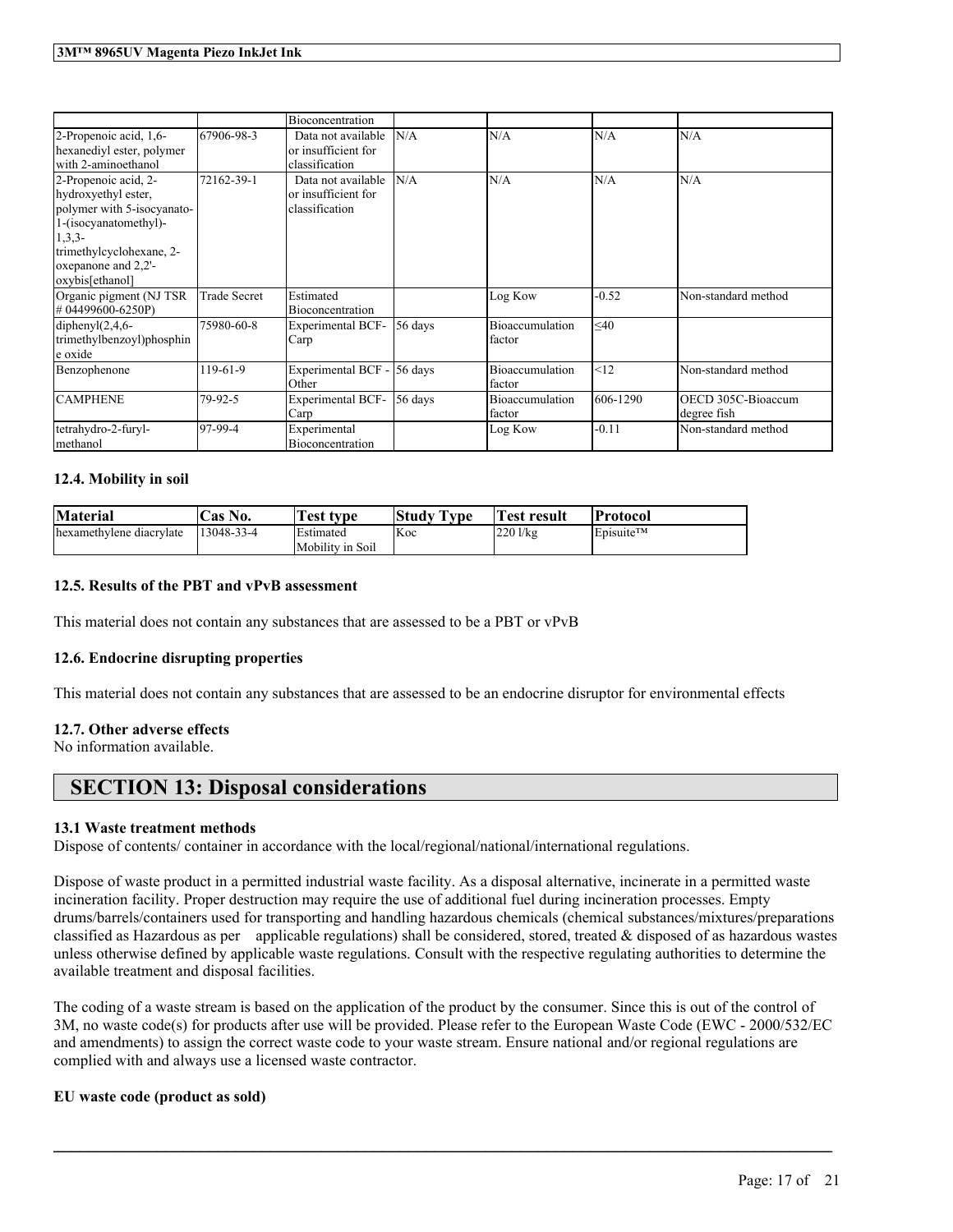## 080312\* Waste ink containing dangerous substances

## **SECTION 14: Transportation information**

|                                                                                 | <b>Transport</b><br>Ground<br>(ADR)                                          | <b>Air Transport (IATA)</b>                                                  | <b>Marine</b><br>Transport<br>(IMDG)                                         |
|---------------------------------------------------------------------------------|------------------------------------------------------------------------------|------------------------------------------------------------------------------|------------------------------------------------------------------------------|
| 14.1 UN number                                                                  | <b>UN3082</b>                                                                | <b>UN3082</b>                                                                | <b>UN3082</b>                                                                |
| 14.2 UN proper shipping<br>name                                                 | <b>ENVIRONMENTALLY</b><br><b>HAZARDOUS</b><br>SUBSTANCE, LIQUID,<br>N.O.S.   | <b>ENVIRONMENTALLY</b><br>HAZARDOUS SUBSTANCE,<br>LIQUID, N.O.S.             | <b>ENVIRONMENTALLY</b><br><b>HAZARDOUS</b><br>SUBSTANCE, LIQUID,<br>N.O.S.   |
| 14.3 Transport hazard<br>class(es)                                              | $\mathbf Q$                                                                  | 9                                                                            | $\mathbf Q$                                                                  |
| 14.4 Packing group                                                              | III                                                                          | III                                                                          | III                                                                          |
| <b>14.5 Environmental hazards</b>                                               | Not Environmentally<br>Hazardous                                             | Not applicable                                                               | Not a Marine Pollutant                                                       |
| 14.6 Special precautions for<br>user                                            | Please refer to the other<br>sections of the SDS for<br>further information. | Please refer to the other<br>sections of the SDS for further<br>information. | Please refer to the other<br>sections of the SDS for<br>further information. |
| 14.7 Transport in bulk<br>according to Annex II of<br>Marpol 73/78 and IBC Code | No data available.                                                           | No Data Available                                                            | No Data Available                                                            |
| <b>Control Temperature</b>                                                      | No data available.                                                           | No Data Available                                                            | No Data Available                                                            |
| <b>Emergency Temperature</b>                                                    | No data available.                                                           | No Data Available                                                            | No Data Available                                                            |
| <b>ADR Tunnel Code</b>                                                          | $\left( -\right)$                                                            | Not Applicable                                                               | Not Applicable                                                               |
| <b>ADR Classification Code</b>                                                  | M <sub>6</sub>                                                               | Not Applicable                                                               | Not Applicable                                                               |
| <b>ADR Transport Category</b>                                                   | $\overline{4}$                                                               | Not Applicable                                                               | Not Applicable                                                               |
| <b>ADR</b> Multiplier                                                           | $\mathbf{0}$                                                                 | $\mathbf{0}$                                                                 | $\boldsymbol{0}$                                                             |
| <b>IMDG Segregation Code</b>                                                    | Not applicable.                                                              | Not Applicable                                                               | <b>NONE</b>                                                                  |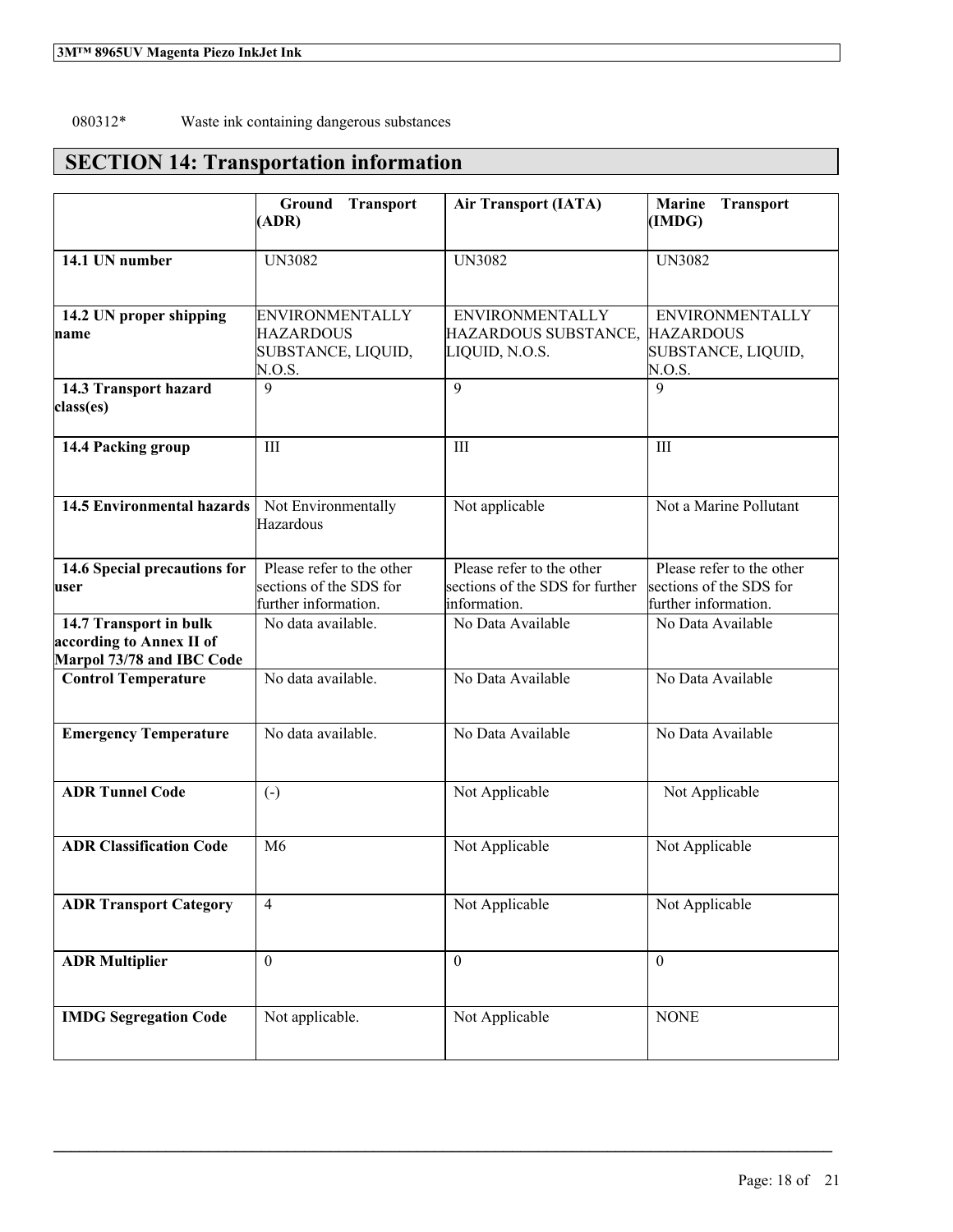| 3MTM 8965UV Magenta Piezo InkJet Ink |  |
|--------------------------------------|--|
|--------------------------------------|--|

| <b>Transport not Permitted</b> | Not applicable. | Not Applicable | Not Applicable |
|--------------------------------|-----------------|----------------|----------------|
|                                |                 |                |                |

Please contact the address or phone number listed on the first page of the SDS for additional information on the transport/shipment of the material by rail (RID) or inland waterways (ADN).

## **SECTION 15: Regulatory information**

#### **15.1. Safety, health and environmental regulations/legislation specific for the substance or mixture**

| Carcinogenicity |  |  |
|-----------------|--|--|
|                 |  |  |

| ешодешен у   |                |                                              |                        |
|--------------|----------------|----------------------------------------------|------------------------|
| Ingredient   | <b>CAS Nbr</b> | <b>Classification</b>                        | Regulation             |
| Benzophenone | $19-61-9$      | Grp. 2B: Possible human International Agency |                        |
|              |                | carc.                                        | for Research on Cancer |

#### **Global inventory status**

Contact 3M for more information. The components of this product are in compliance with the chemical notification requirements of TSCA. All required components of this product are listed on the active portion of the TSCA Inventory.

#### **15.2. Chemical Safety Assessment**

A chemical safety assessment has not been carried out for this substance/mixture in accordance with Regulation (EC) No 1907/2006, as amended.

## **SECTION 16: Other information**

### **List of relevant H statements**

| <b>EUH071</b>     | Corrosive to the respiratory tract.                                |
|-------------------|--------------------------------------------------------------------|
| H <sub>3</sub> 02 | Harmful if swallowed.                                              |
| H314              | Causes severe skin burns and eye damage.                           |
| H315              | Causes skin irritation.                                            |
| H317              | May cause an allergic skin reaction.                               |
| H318              | Causes serious eye damage.                                         |
| H319              | Causes serious eye irritation.                                     |
| H335              | May cause respiratory irritation.                                  |
| H360Df            | May damage the unborn child. Suspected of damaging fertility.      |
| <b>H360F</b>      | May damage fertility.                                              |
| <b>H360FD</b>     | May damage fertility. May damage the unborn child.                 |
| H373              | May cause damage to organs through prolonged or repeated exposure. |
| H400              | Very toxic to aquatic life.                                        |
| H410              | Very toxic to aquatic life with long lasting effects.              |
| H411              | Toxic to aquatic life with long lasting effects.                   |
| H412              | Harmful to aquatic life with long lasting effects.                 |

#### **Revision information:**

EU Section 09: pH information information was added. CLP: Ingredient table information was modified. Label: CLP Classification information was modified. Label: CLP Supplemental Precautionary Statements information was deleted. Section 02: SDS Elements: CLP Supplemental Precautionary Statements information was added.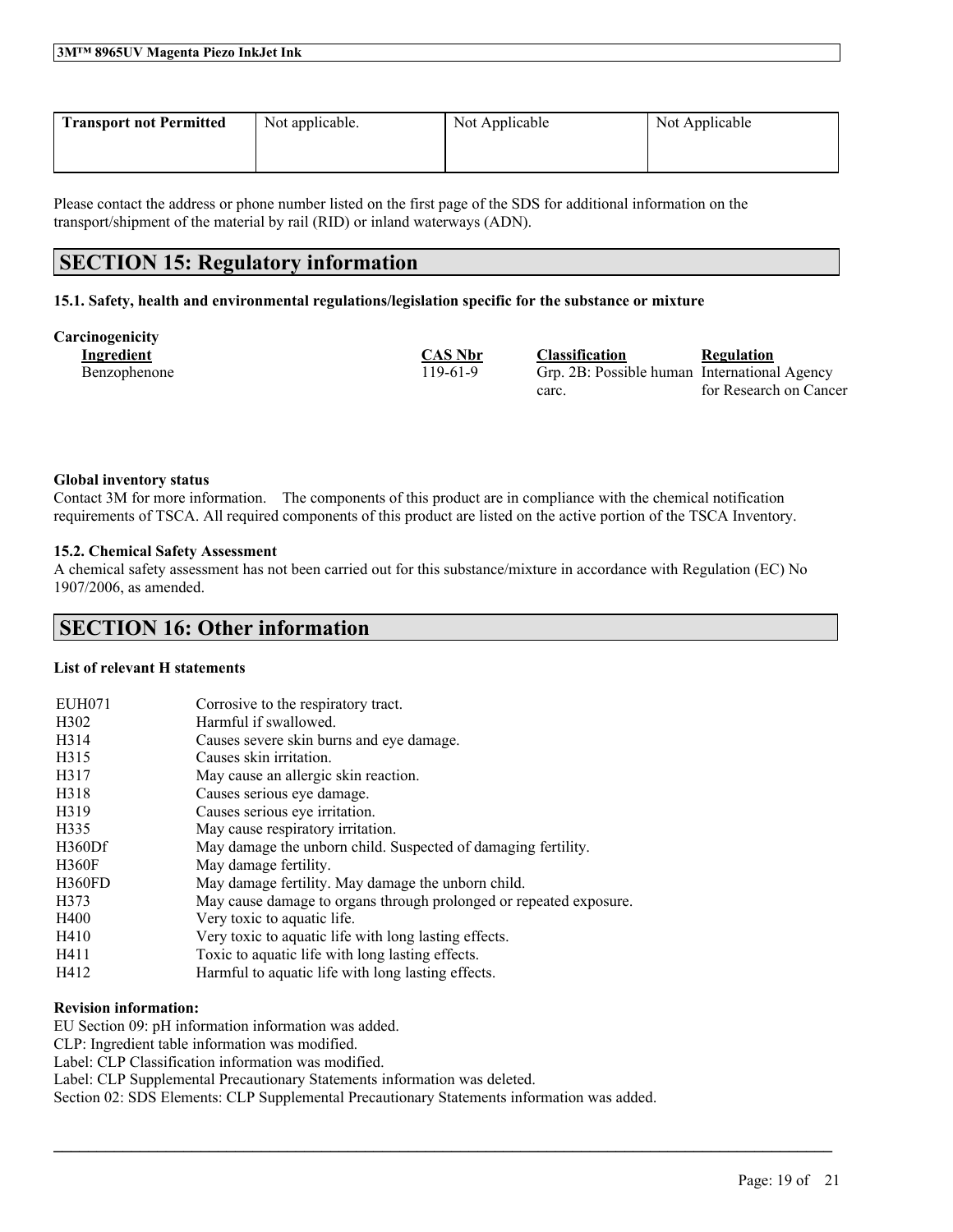Section 03: Composition table % Column heading information was added. Section 3: Composition/ Information of ingredients table information was modified. Section 03: SCL table information was added. Section 03: Substance not applicable information was added. Section 04: Information on toxicological effects information was modified. Section 5: Hazardous combustion products table information was modified. Section 9: Evaporation Rate information information was deleted. Section 9: Explosive properties information information was deleted. Section 09: Kinematic Viscosity information information was added. Section 9: Melting point information information was modified. Section 9: Oxidising properties information information was deleted. Section 9: pH information information was deleted. Section 9: Property description for optional properties information was modified. Section 9: Vapour density value information was added. Section 9: Vapour density value information was deleted. Section 9: Viscosity information information was deleted. Section 11: Acute Toxicity table information was modified. Section 11: Carcinogenicity Table information was modified. Section 11: Classification disclaimer information was modified. Section 11: Germ Cell Mutagenicity Table information was modified. Section 11: No endocrine disruptor information available warning information was added. Section 11: Reproductive Hazards information information was deleted. Section 11: Reproductive Toxicity Table information was modified. Section 11: Reproductive/developmental effects information information was added. Section 11: Serious Eye Damage/Irritation Table information was modified. Section 11: Skin Corrosion/Irritation Table information was modified. Section 11: Skin Sensitization Table information was modified. Section 11: Target Organs - Repeated Table information was modified. Section 11: Target Organs - Single Table information was modified. Section 12: 12.6. Endocrine Disrupting Properties information was added. Section 12: 12.7. Other adverse effects information was modified. Section 12: Component ecotoxicity information information was modified. Section 12: Contact manufacturer for more detail. information was deleted. Section 12: Mobility in soil information information was added. Section 12: No endocrine disruptor information available warning information was added. Section 12: Persistence and Degradability information information was modified. Section 12:Bioccumulative potential information information was modified. Section 14 Classification Code – Main Heading information was added. Section 14 Classification Code – Regulation Data information was added. Section 14 Control Temperature – Main Heading information was added. Section 14 Control Temperature – Regulation Data information was added. Section 14 Disclaimer Information information was added. Section 14 Emergency Temperature – Main Heading information was added. Section 14 Emergency Temperature – Regulation Data information was added. Section 14 Hazard Class + Sub Risk – Main Heading information was added. Section 14 Hazard Class + Sub Risk – Regulation Data information was added. Section 14 Hazardous/Not Hazardous for Transportation information was added. Section 14 Multiplier – Main Heading information was added. Section 14 Multiplier – Regulation Data information was added. Section 14 Other Dangerous Goods – Main Heading information was added. Section 14 Other Dangerous Goods – Regulation Data information was added. Section 14 Packing Group – Main Heading information was added. Section 14 Packing Group – Regulation Data information was added. Section 14 Proper Shipping Name information was added. Section 14 Regulations – Main Headings information was added. Section 14 Segregation – Regulation Data information was added.